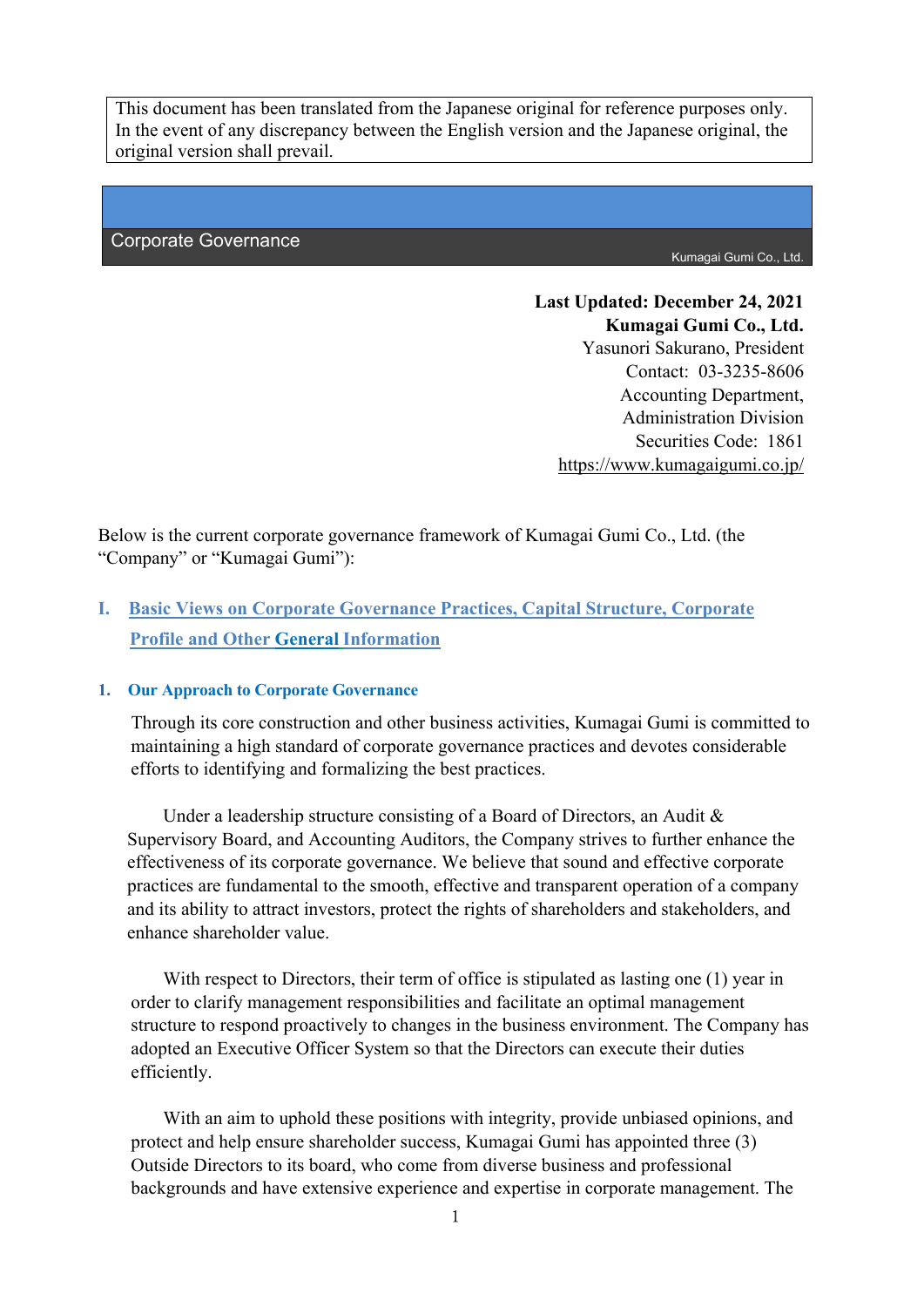Outside Directors have shared their valuable experience with the Board in order to promote the best interests of the Company and its shareholders, and have contributed their skills and expertise to the Company. As a result, the Company can further enhance the supervisory function of the Board of Directors.

 Regarding the nomination and remuneration of Directors and Executive Officers, a resolution shall be made to the Board of Directors with respect to the report from the Nomination and Compensation Committee, consisting of the President and Representative Director and Outside Directors.

With respect to the Audit & Supervisory Board Members, professionals who possess appropriate experience and capabilities as well as financial, accounting and legal expertise shall be appointed as Outside Audit & Supervisory Board Members, whereby the Company aims to strengthen its auditing functions.

 As for the accounting audit prescribed under the Companies Act and the Financial Instruments and Exchange Act, the Company has received detailed and rigorous audits from GYOSEI & CO.

**[Reasons for Non-compliance with the Principles of Corporate Governance Code] Updated** 

Kumagai Gumi is in compliance with and stringently upholds all the principles of the Corporate Governance Code. The descriptions of each item in this report are based on the Corporate Governance Code as revised in June 2021, including the principles for the prime market that will be applicable on and after April 4, 2022.

**Updated [Disclosure Based on the Principles of Corporate Governance Code]**

[Principle 1-4] (Cross Holding)

(1) Policy Concerning the Reduction of Cross Holdings

Kumagai Gumi will reduce the number of cross-held shares, except for such cases as transactions for enhancing sustainable corporate value, strengthening business alliance, and obtaining more opportunities to generate profits. With regard to the cross-held shares, the board meeting will verify the significance of holding such shares every year, and when it is decided to be of little value to hold them, the Company will sell or reduce the number of such shares.

(2) The Significance of Cross Holdings

The Company comprehensively reviews the significance of cross-held shares; whether the earnings generated by cross holdings are sufficiently beneficial in relation to their capital cost, and whether it is worthwhile to hold such shares in the daily performance of business.

(3) The Standards Regarding the Exercise of Voting Rights Associated with Cross Holdings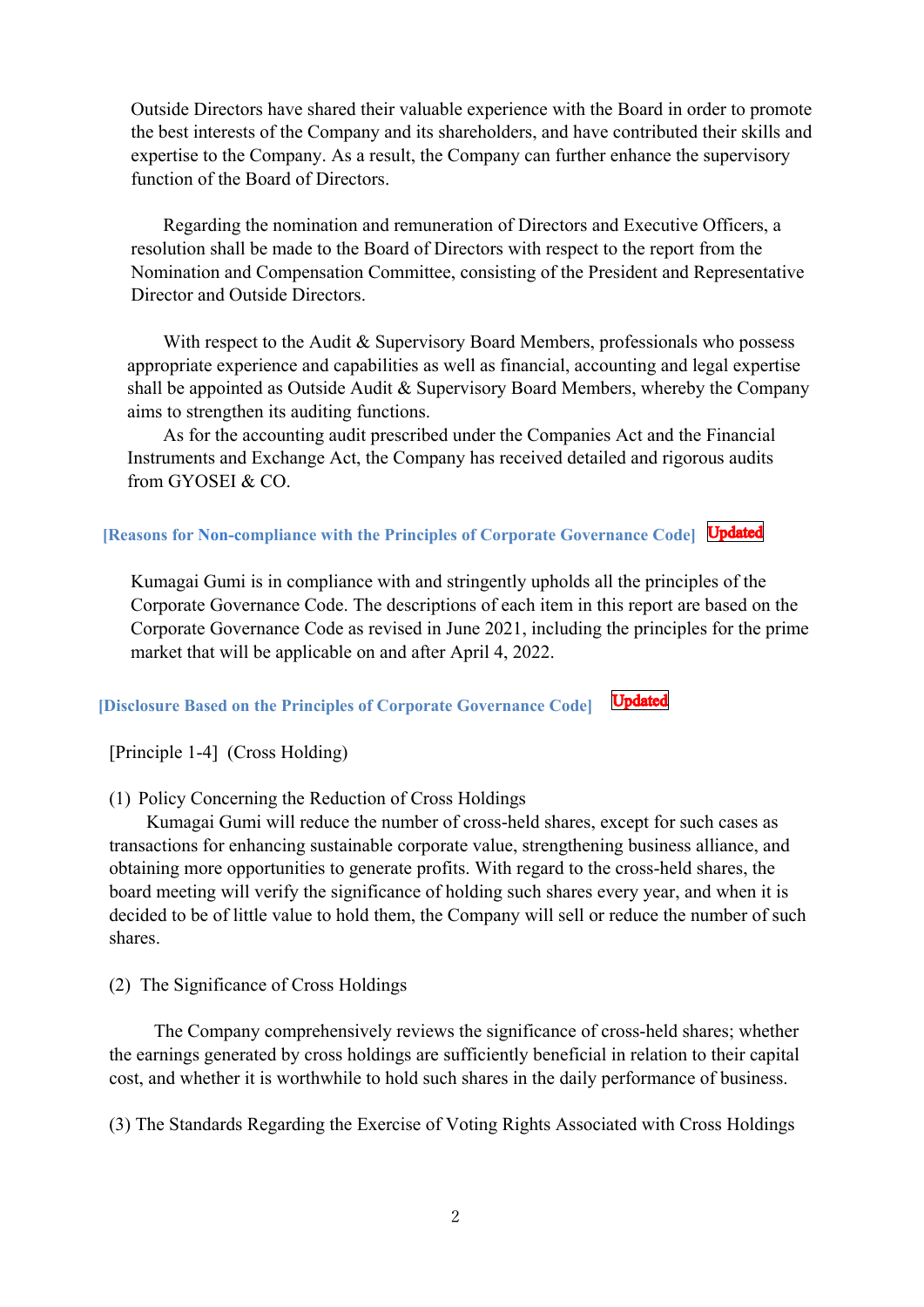When exercising its cross holdings voting rights, the Company will do so by determining whether owning stock in another publicly traded company will increase the value of the corporations in which it invests, from a medium- to long-term perspective. With regard to the following issues, among others, the Company will exercise its voting rights only after deliberately examining them in relation to raising corporate value.

- Organizational restructuring, including the merger, acquisition, transfer, and/or takeover of an important business
- Retirement allowances to executives to be paid by an underperforming company, such as a company with excessive liabilities
- A planned third-party share issuance that may have the risk of being considered a favorable issuance
- Introduction of defensive measures against hostile corporate takeovers

[Principle 1-7] (Related-Party Transactions)

With respect to related-party transactions, the Company implements appropriate procedures in line with the content and nature of the transaction, in accordance with applicable laws, regulations and internal rules, so as not to impair the common interests of the Company and shareholders, and such transactions are brought before the Board of Directors to confirm their appropriateness and economic rationality unless it is clear that the terms and conditions of such transactions are the same as those of general transactions.

In addition, the Company conducts an annual inspection in order to determine whether or not there are any related-party transactions between a Director or his/her close relative(s) and the Company.

[Supplementary Principle 2-4-1] (Ensuring Diversity in the Appointment of Key Personnel and Others)

(1) Our Approach to Ensuring Diversity

Based on the recognition that it will become more difficult for the construction industry to secure human resources due to a projected decrease in the working population, Kumagai Gumi is proactively working to secure key personnel and to create an environment and various systems that enable diverse human resources to maximize their abilities as a foundation to support the operations of the Company and its management.

Our basic approach is to promote the employment of women as core employees and managers, the employment of people with disabilities, and the reemployment of people after retirement, as well as to improve the employment environment as a management foundation.

Kumagai Gumi's management philosophy is "to be a vibrant corporate organization that provides a wide range of opportunities for self-fulfillment to motivated employees with pride and confidence. We have established the Diversity Promotion Policy, which aims to create a work environment where all people can work lively and spontaneously with pride,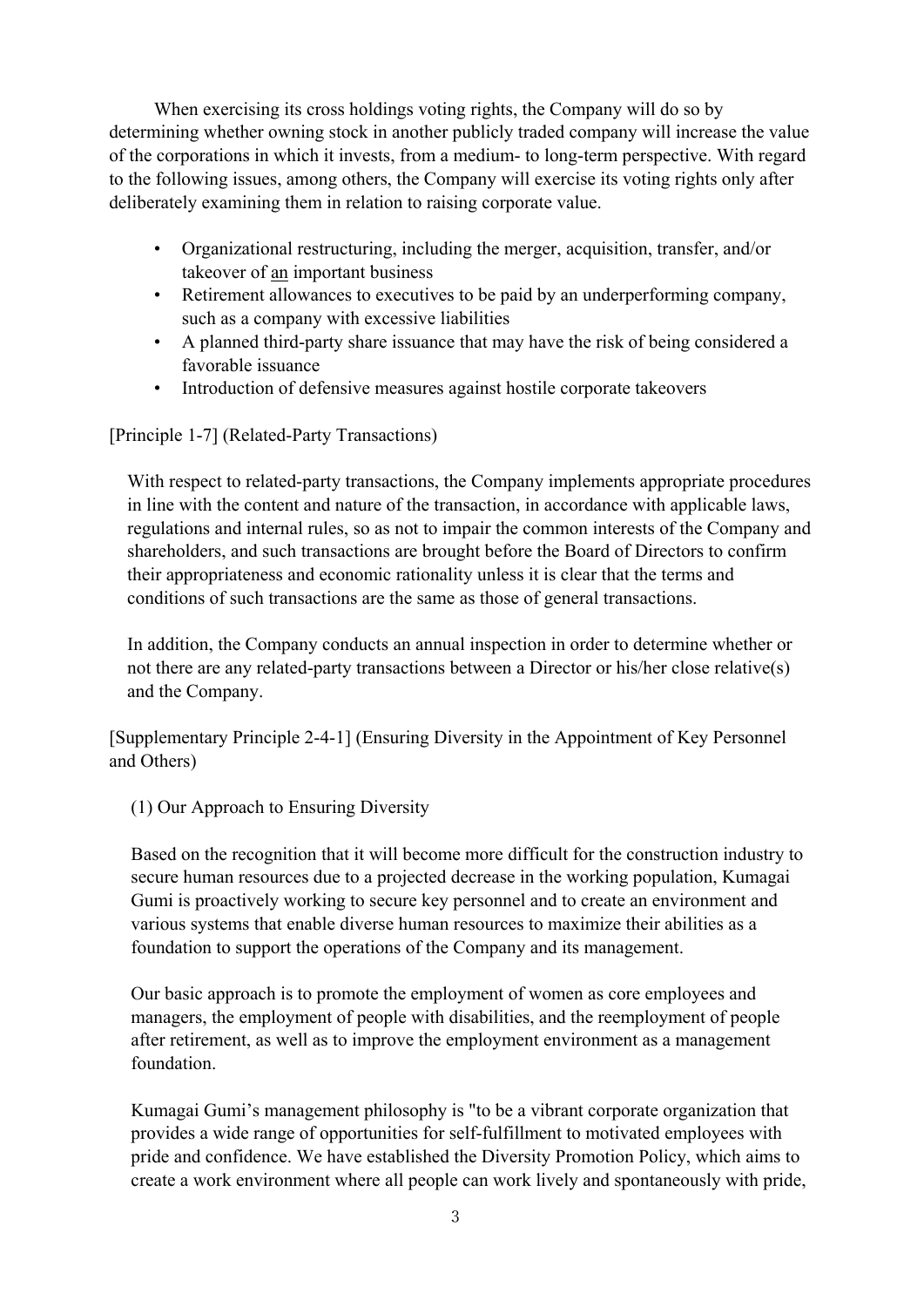regardless of gender, age, nationality, gender identity, sexual orientation, or disability, and we are continuously working on ensuring diversity.

(2) Voluntary and Measurable Goals

Item: Ratio of female managers

Target: Increase the number of female managers by 10% by December 2022, compared to the figure as of April 2020, i.e., 54 persons (58 persons as of March 2021)

The growth rate of female managers is based on the targets set out in the Women's Advancement Plan, which covers the period from January 2021 to December 2022.

The Company places importance on ability and personality in appointing managers, regardless of gender, nationality, or status as a new graduate or mid-career hire.

At present, we do not set individual targets for non-Japanese employees or mid-career recruitment.

(3) Human Resource Development and Work Style Reform Policies, and Their Current **Status** 

The Kumagai Gumi Group has defined the human resources we seek as those who are capable of promoting the Group's vision, "Enhance, Create, and Support," meaning employees who can "enhance themselves, create the future, and support others." We have formulated the "Human Resource Development Plan" as a guideline and are striving to systematically develop and enhance the skills of our employees through various initiatives.

With the changing working environment and the diversifying of employees' values, we are creating an environment and various systems that allow employees to choose their work styles flexibly while meeting their diverse needs. In order to create an environment where employees can maximize their abilities and obtain a sense of contribution to the company, we are working to promote reforms in the way we work.

For further information on the current status of human resource development and work style reforms, please refer to the Company's website and Corporate Report as follows:

HR development:

https://www.kumagaigumi.co.jp/csr/employee/index.html

Corporate Report:

https://www.kumagaigumi.co.jp/en/csr/item/KG2021\_1025\_EN\_Web.pdf [Supplementary Principle 3-1-3] Our Approach to Sustainability and Others

We recognize that the Kumagai Gumi's role in the society is to help realize "a society that continues to be rich in people, society, and nature, as well as one in which limited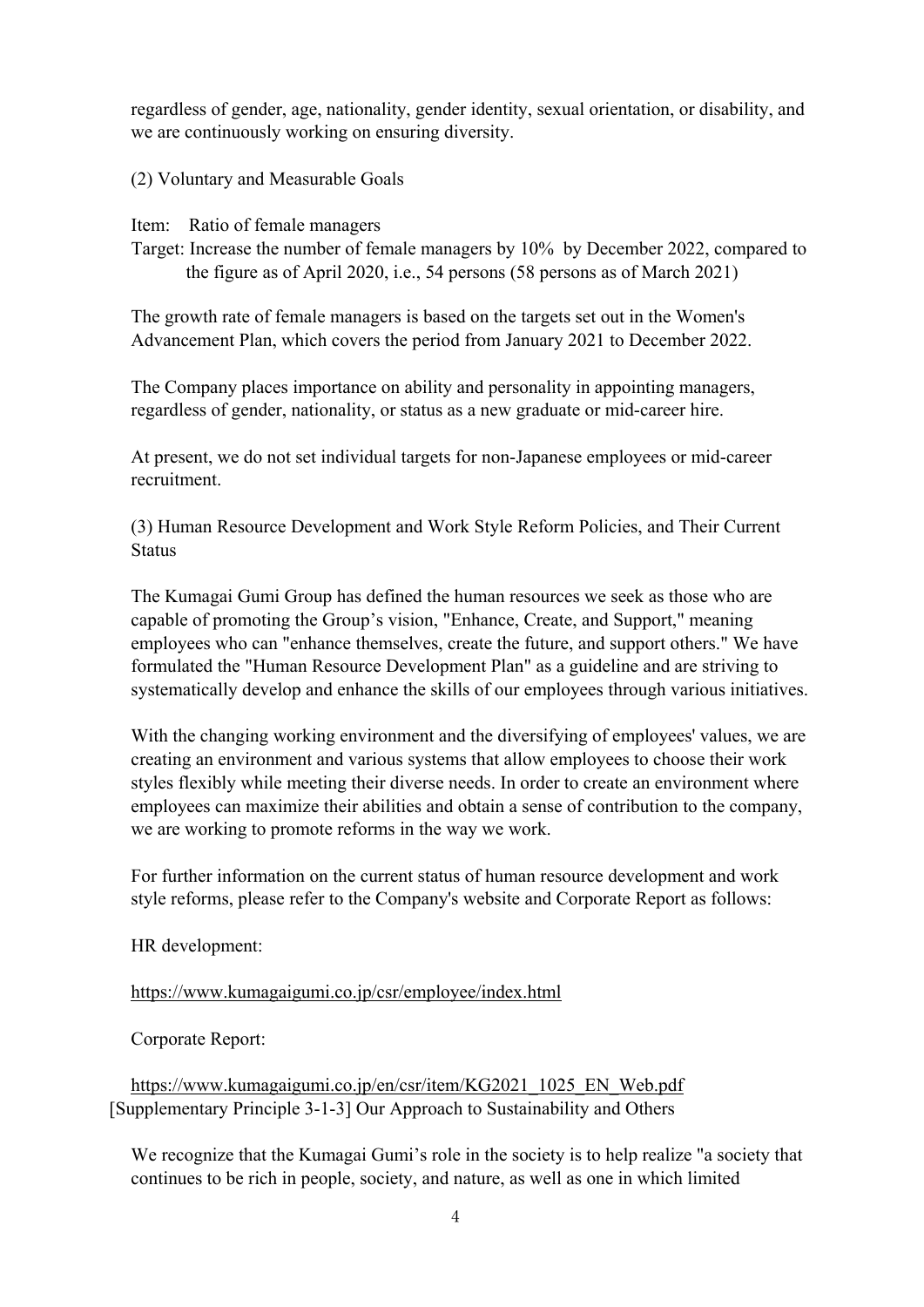resources are recycled." In order to create a sustainable society and achieve sustainable growth for ourselves, the Company's basic policy on sustainability is to identify issues that are important to stakeholders from an ESG perspective, and to pursue both solutions to social issues (i.e., social value) and growth of business profits (i.e., economic value) through its business activities.

With regard to our sustainability initiatives, Kumagai Gumi has set out our goals as nonfinancial targets in its Mid-term Management Plan, and described its specific initiatives, including investment in human capital, respect for human rights, consideration for the health and working environment of our employees, and crisis management for natural disasters, in its Corporate Report.

Medium-term Management Plan:

### https://www.kumagaigumi.co.jp/en/ir/management/strategy.html

Corporate Report:

#### https://www.kumagaigumi.co.jp/en/csr/item/KG2021\_1025\_EN\_Web.pdf

[Supplementary Principle 4-10-1 (Approach, authority, and role regarding independence of the composition of voluntary committees)

The Company has established the Nomination and Compensation Advisory Committee consisting of the President and Representative Director, and independent outside directors, which performs the functions of both the Nomination Committee and the Compensation Committee. The purpose of this committee is to ensure objectivity and transparency in the procedures for determining the nomination and dismissal, as well as the amount of compensation, compensation policy, and institutional design, for directors and executive officers.

As an advisory body to the Board of Directors, the Nomination and Compensation Advisory Committee deliberates on matters related to the nomination, dismissal, compensation, including compensation policy and institutional design of it, and evaluation of directors and executive officers, as well as appointment of advisors following the retirement of directors and executive officers. The committee reports its deliberation results and recommendations to the Board of Directors, and the Board passes resolutions after reviewing the report of the Nomination and Compensation Advisory Committee.

[Principle 2-6] (Pension Funds as an Asset Owner)

 The Company has introduced a defined contribution pension plan, and to ensure that the plan is properly managed, the Company will carefully select an appropriate fund management company and provide training to its participants.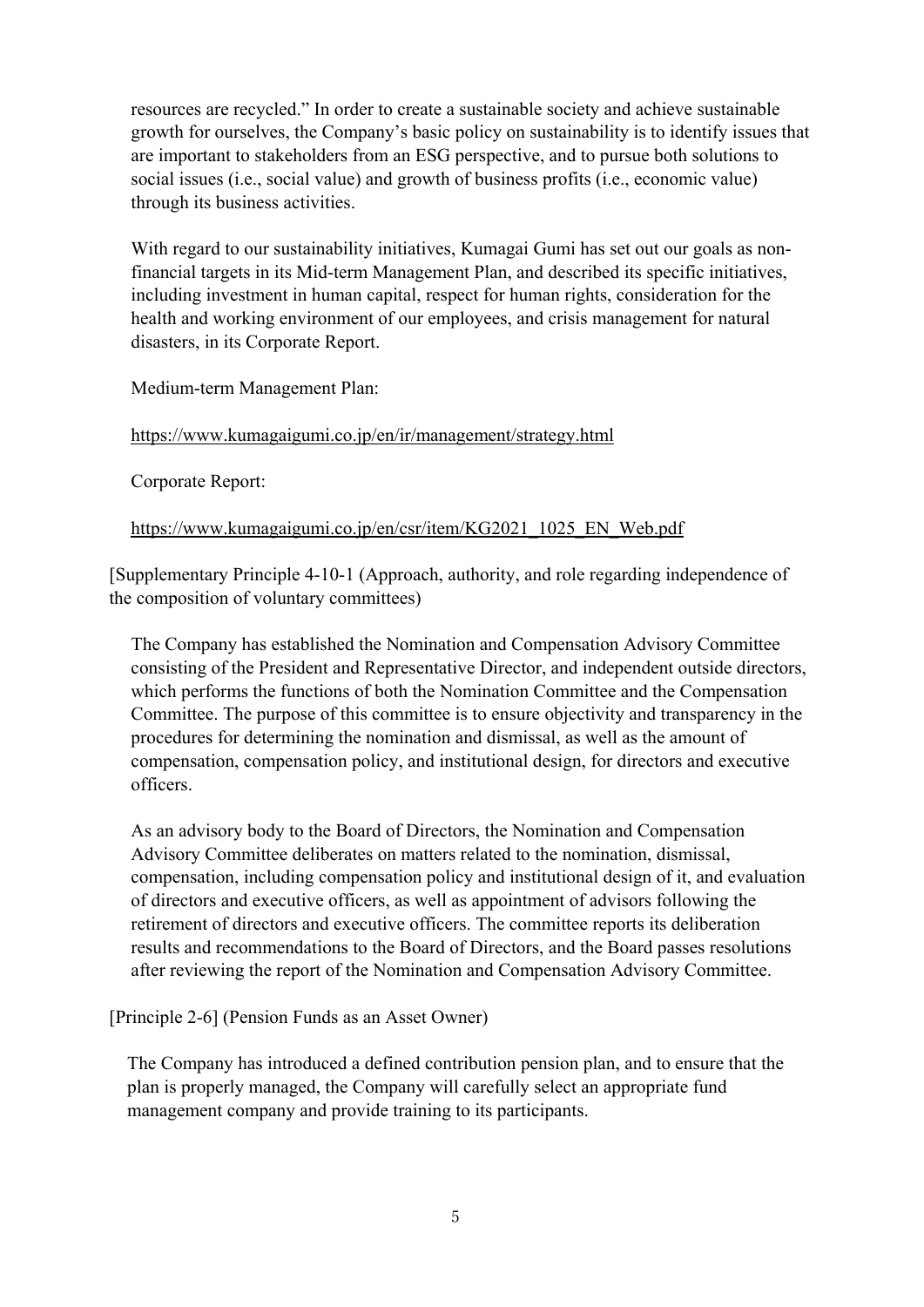[Principle 3-1] (Information Disclosure)

(1) With respect to Kumagai Gumi's management philosophy, management strategies, and management plan, please see the Company's website.

## **[Management Philosophy]**

https://www.kumagaigumi.co.jp/en/company/vision.html

### **[Management Strategies/Management Plan]**

(Medium-term Management Plan)

https://www.kumagaigumi.co.jp/en/ir/management/strategy.html

(2) With respect to our basic view on corporate governance, please see "I.1 Corporate Governance Practices" in this report. Kumagai Gumi's basic policy on corporate governance is set forth as follows:

<Basic Policy>

- (a) Ensuring shareholders' rights and equality The Company believes that protection of shareholders' rights is crucial and strives to maintain an environment where such rights can be appropriately exercised, and gives utmost consideration to the substantive equality of shareholders.
- (b) Appropriate collaboration with all stakeholders The Company strives to collaborate appropriately with all stakeholders, respect their rights and status, and give rise to a corporate culture and climate that allows for the sound operation of business.
- (c) Appropriate information disclosure and ensuring transparency In order to earn the trust of and obtain positive evaluations from stakeholders, the Company strives to ensure the proactive and appropriate disclosure of information and the transparency of corporate management.
- (d) Duties and Responsibilities of the Board of Directors The Board of Directors of the Company will fulfill its duties and responsibilities accordingly to create an environment that supports risk-taking when necessary in actively pursuing sustainable growth and to increase medium- to long-term corporate value.
- (e) Communication with shareholders For the purposes of sustainable growth and the increase of medium- to long-term corporate value, the Company strives to engage in constructive and proactive communication with shareholders.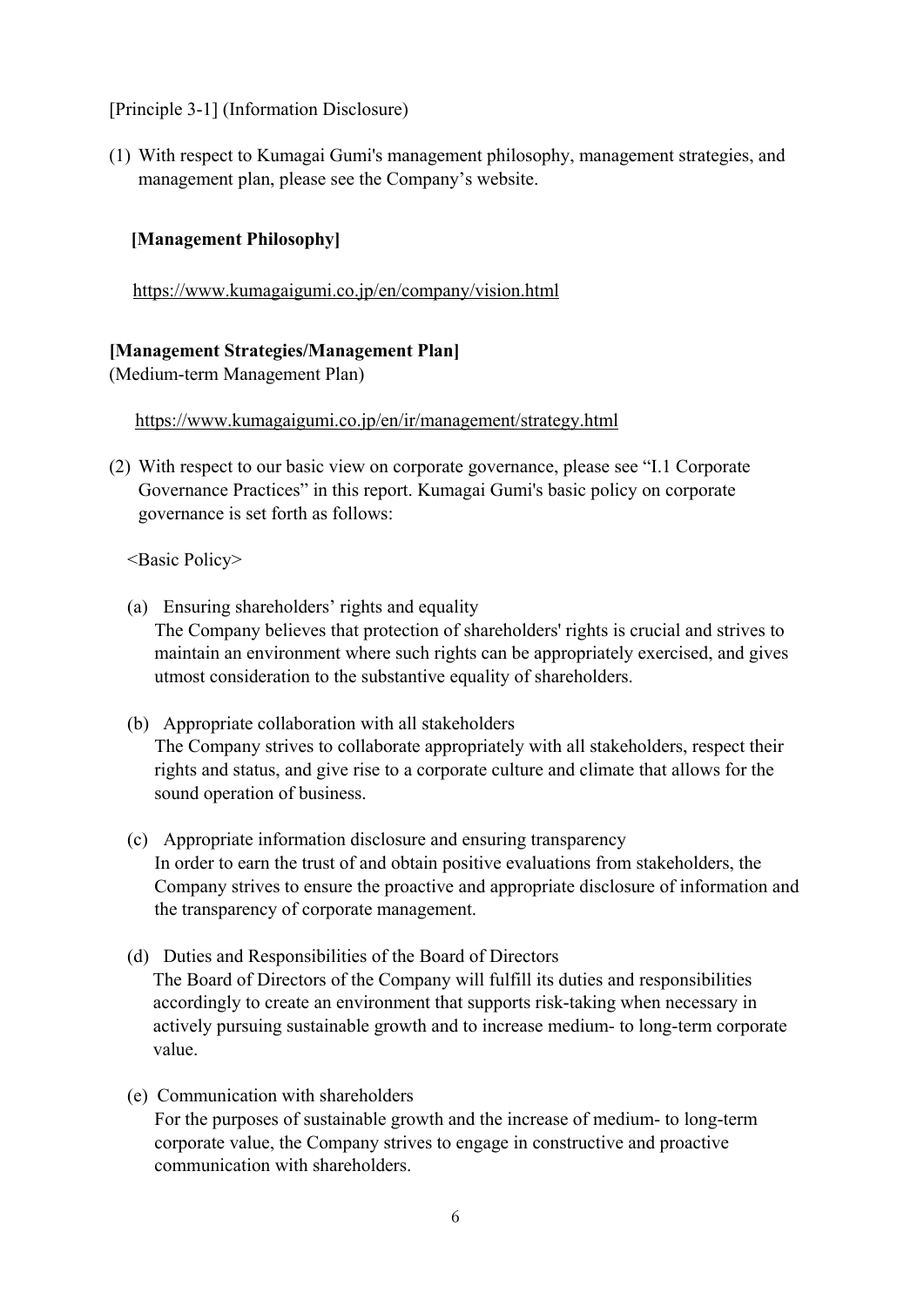- (3) Please see [Director Compensation] of "II.1. Organizational Structure and Operations" in this report for the compensation of directors and senior executives.
- (4) The candidates for senior executives, including the President and Directors, are carefully examined and selected by the Board of Directors upon nomination by the President based on the report by the Nomination and Compensation Committee. The candidates for Audit & Supervisory Board Members are also carefully examined by the Board of Directors, based on the comments and opinions of the Audit & Supervisory Board upon nomination by the President. In choosing such candidates, the President carefully reviews their qualifications and qualities after considering whether such candidates have the knowledge, experience, and ability to perform the duties required for their roles in light of the professional and personal history of each candidate.

With regard to senior executives, including the President, in case there is a report by the Nomination and Compensation Committee that decides a senior executive falls under the dismissal criteria stipulated by the Board of Directors, the Board will examine and determine carefully as to whether it should dismiss the individual in question.

(5) With respect to the Directors and the Audit & Supervisory Board Members, each candidate's professional career and personal history as well as the reasons for his or her appointment are disclosed in the convocation notice of an ordinary general meeting of shareholders.

[Supplementary Principle 4-1-1] (Outline of the scope of the matters delegated to the management)

The Company has established the Rules of Board of Directors, and the matters stipulated in the laws and regulations and the Articles of Incorporation, and the matters that are material to the business execution are determined by the Board of Directors' resolutions. The Board of Directors has set forth the matters to be reported on the status of the business execution by the management under the Rules of Board of Directors, and strives to supervise such execution.

[Principle 4-9] (Criteria for determining independence of independent Outside Directors)

The Company has selected independent Outside Directors from business managers, academic experts, and lawyers, expecting them to bring their abundant experience and extensive knowledge from their past achievements in the management of the Company. The Company determines that any person who falls under the following criteria, in addition to the Independence Standards prescribed by the Tokyo Stock Exchange, is not independent.

[Company's Criteria for Determination of Independence]

- (1) A person who currently falls under any of (a) through (d) below:
	- (a) a major shareholder of the Company (a shareholder holding 10% or more of the voting rights in the Company) or a person who executes the business thereof;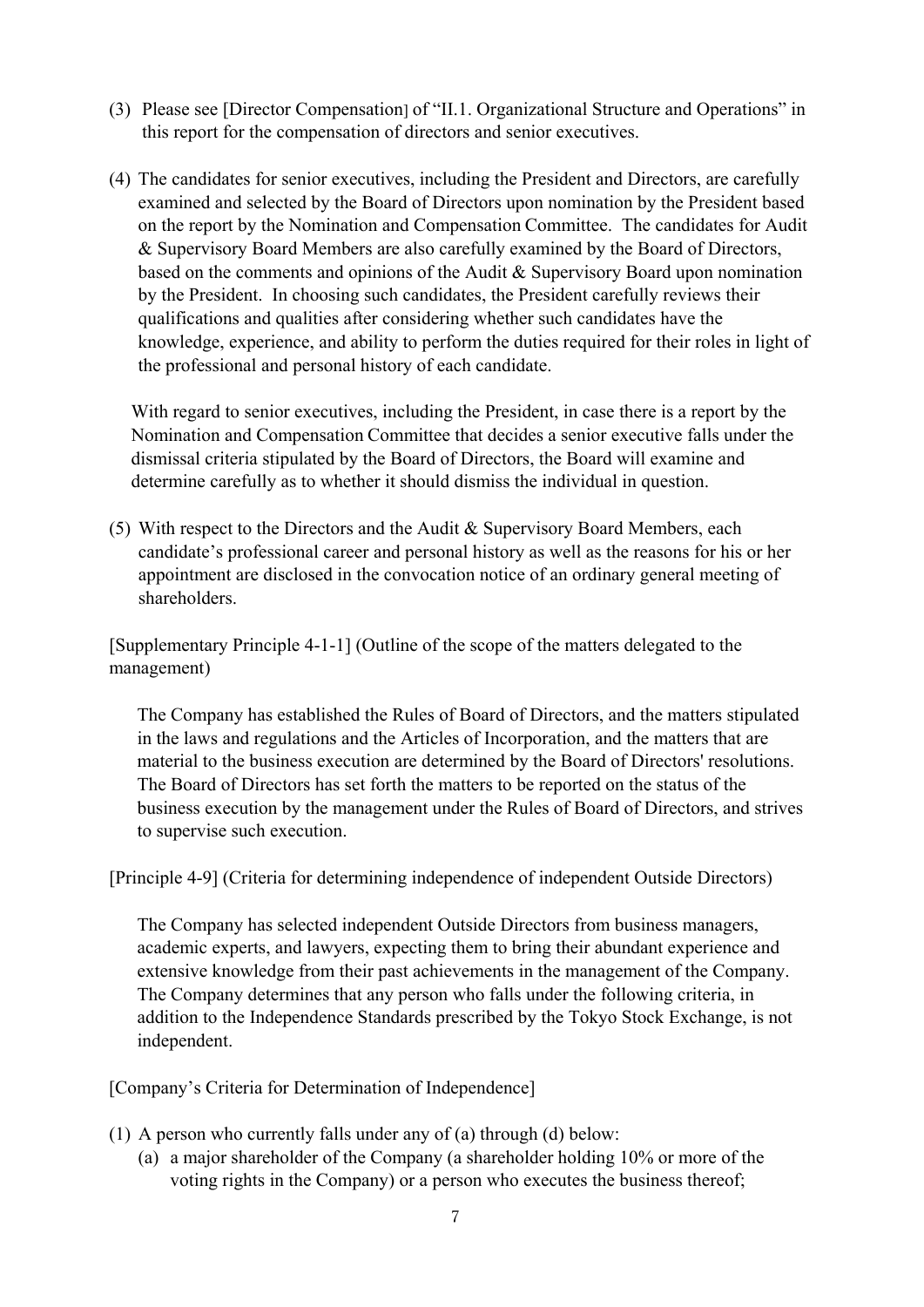- (b) a person/entity whose annual business amount with the Company is over 2% of the respective consolidated total sales of the Company and such person/entity for their respective most recent fiscal years or a person who executes the business thereof;
- (c) a person/entity who has received donations from the Company in the amount of JPY 10 million or more on average for the past three (3) fiscal years or a person who executes the business thereof; or
- (d) a legal professional, an accounting professional, a consultant or a person belonging to any of such association who has received cash or other economic benefits from the Company, except for officer compensation, in the amount of JPY 10 million or more on average for the past three (3) fiscal years; or
- (2) A person who has fallen under any of (a) through (d) above at any time during the past three (3) years.

[Supplementary Principle 4-11-1] (Our Approach to the Composition of the Board of Directors)

The Company's Board of Directors is composed of individuals with outstanding personalities and high ethical standards, and is selected from a variety of perspectives, including knowledge, experience, ability, expertise, international mindset, gender, and age, in order to achieve an optimal composition while taking into consideration the balance of the Board of Directors as a whole, the business environment, and management plans.

In order to obtain opinions and advice on management from an objective standpoint from outside the Company, we select appropriate candidates for Outside Directors, mainly those with management experience at other companies, as well as academic experts and lawyers.

The directors are decided by the Board of Directors after the candidates were proposed by the President based on the report from the Nomination and Compensation Committee.

In order to realize our long-term vision and achieve our medium-term management plan, we have defined the following eight areas as the skill set required by the Board of Directors, which plays a central role in the process:

1. Corporate management and management strategy, 2. Sales and marketing, 3. Global business, 4. Technology, R&D, and ICT (Digital Transformation), 5. Compliance and Risk Management, 6. Finance and Accounting, 7. Sustainability (ESG and SDGs), and 8. Human Resource Development and Diversity.

The Company appoints each director based on his or her responsibilities and experience, ensuring that the skills required for the Board of Directors are appropriately allocated and that diversity and balance are well-maintained on the Board.

Please refer to our website for a list of the skills that our Board of Directors require and the skills that are particularly expected of each director (Skills Matrix): https://www.kumagaigumi.co.jp/company/governance.html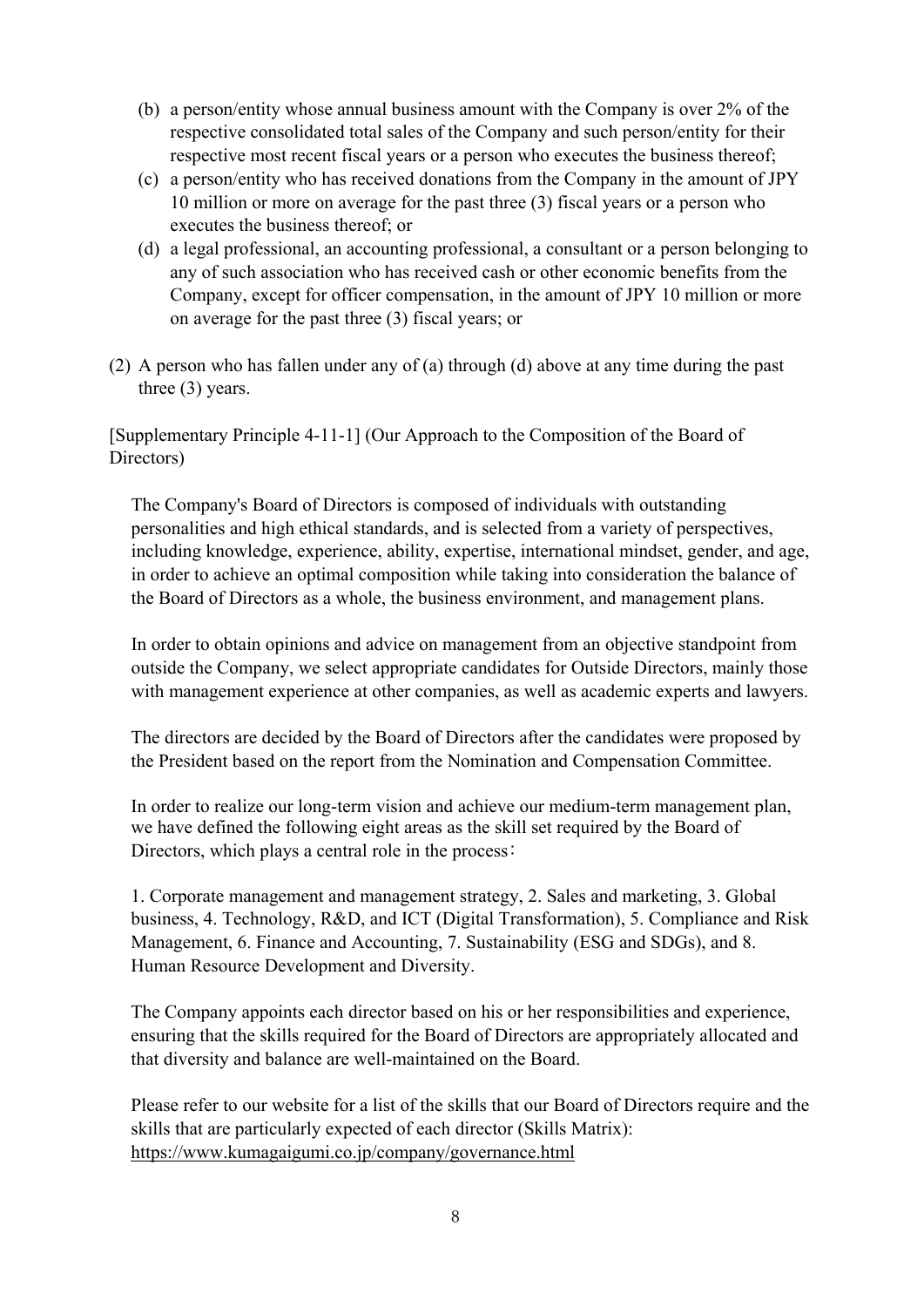[Supplementary Principle 4-11-2] (Concurrent positions in other organizations of Directors/Audit & Supervisory Board Members)

The concurrent positions held in other organizations by Directors and Audit & Supervisory Board Members are disclosed in convocation notice of an ordinary general meeting of shareholders.

[Supplementary Principle 4-11-3] (Overview of the evaluation of the effectiveness of the Board of Directors)

Each Director and Audit & Supervisory Board Member is asked annually to evaluate the effectiveness of the Board of Directors through an anonymous questionnaire. The Board of Directors reviews the results and considers a range of improvements to ensure its effectiveness. In addition, starting with the fiscal 2018 evaluation, an outside expert has set the evaluation criteria, and the results of the evaluation are used as a reference to ensure and improve the effectiveness of the Company's Board of Directors.

In assessing its effectiveness in fiscal 2020, the Company used these evaluation criteria, including the composition and operation of the Board of Directors, its agenda, support systems (including the Nomination and Compensation Advisory Committee), and improvements from the previous year.

Also, taking into account the review conducted by our outside expert, Kumagai Gumi has assessed that we are properly fulfilling our duties and responsibilities and that we have established a system that ensures the overall efficacy of our Board of Directors.

In light of the points of improvement shared by the Board's assessment of its effectiveness in fiscal 2019, the Company reviewed the ratio of outside directors on the Board of Directors, reviewed some of the criteria for proposals to the Board of Directors, and implemented measures to strengthen compliance and governance. It also proactively worked to revitalize discussion at the Board of Directors meetings by holding timely and appropriate exchanges of opinions after the meetings.

In order to further enhance the effective role of the Board of Directors, we will continue to promote constructive and lively exchanges of opinions. Toward a more practical and effective oversight of its operations, the Company will continue to address issues shared through the evaluation of the effectiveness of the Board of Directors in fiscal 2020, such as further promotion of the delegation of authority by reviewing the criteria for proposals to the Board of Directors, promotion of discussions from a medium- to long-term perspective regarding management, and further strengthening compliance and Group governance.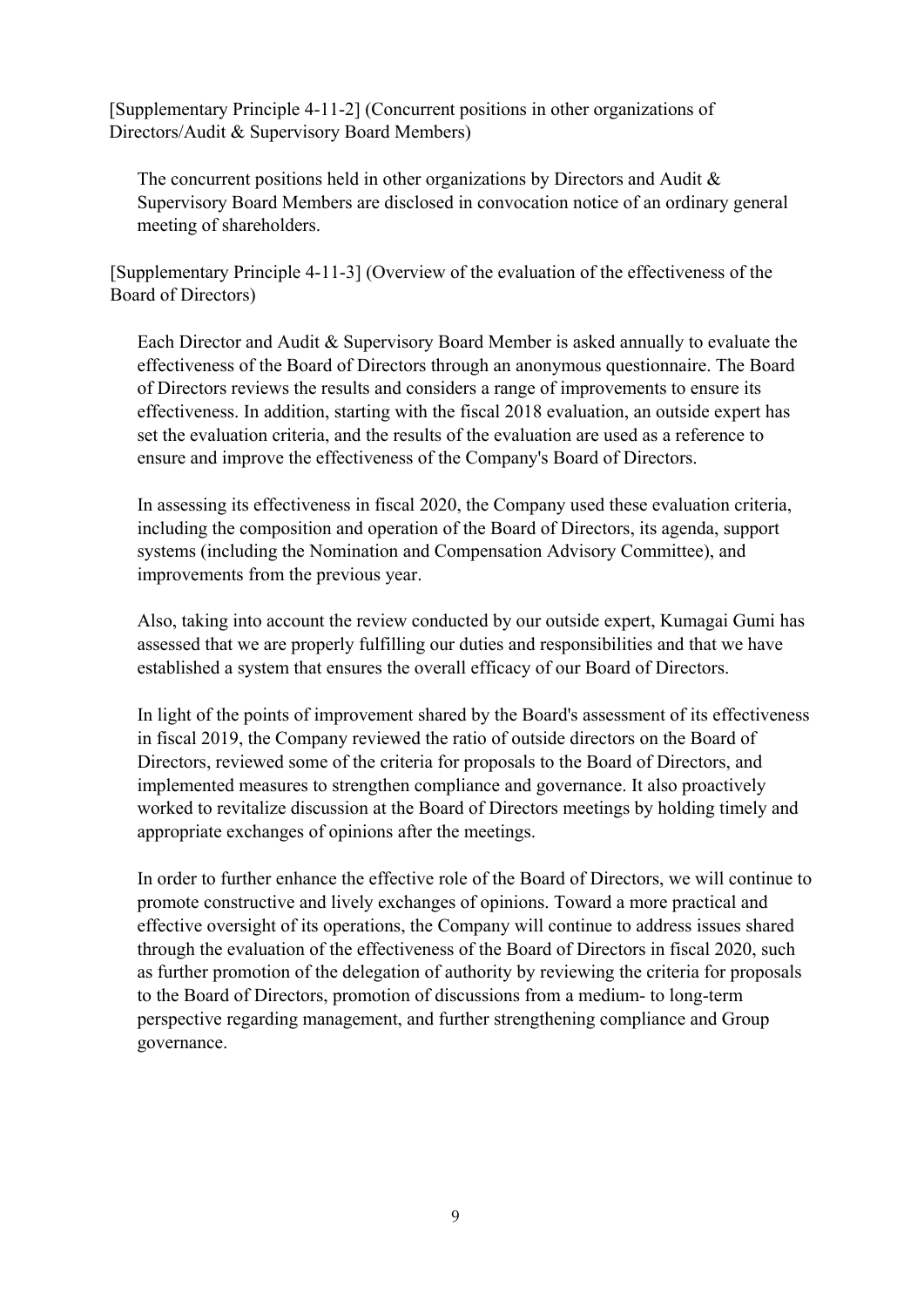[Supplementary Principle 4-14-2] (Training Policy for Directors and Audit & Supervisory Board Members)

In order for Directors and Audit & Supervisory Board Members to properly perform their roles and duties, the Company provides the following training opportunities, and bears the expenses thereof.

The Company provides newly-appointed Outside Directors and Outside Audit & Supervisory Board Members with the information required for them to perform their duties and responsibilities, such as visits to the frontlines of the Company's operations; an overview of the construction industry; the history and the scope of the business, financial information, and various business strategies of the Company.

The Company provides newly-appointed Directors and Audit & Supervisory Board Members with training by internal and outside lecturers in order for them to obtain the necessary knowledge.

In addition, training on legal revisions, corporate governance and compliance is adequately provided to all Directors and Audit & Supervisory Board Members by internal and outside lecturers.

[Principle 5-1] (Policy for Improved Communication with Shareholders)

- (1) The General Manager of the Administration Division supervises and is responsible for the communication with shareholders and related measures in connection therewith.
- (2) With respect to achieving improved communication with shareholders, the Accounting Department, the Finance Department and the Corporate Communication Department in charge of investor relations (IR) compile the information of each division, share the consolidated information with the departments and work together to promote the understanding of the Company.
- (3) The Company strives to improve communication with shareholders not only by individual meetings but also in more effective ways, such as holding financial results briefings, and disclosing information proactively to investors through its website, shareholder newsletters, and annual reports, among other means.
- (4) Comments and requests from shareholders obtained through this dialogue will be reported to senior executives or the Board of Directors according to their importance.
- (5) When above-mentioned communication with shareholders and related measures are taken, the Company provides related information to all the shareholders in a fair and equitable manner, in compliance with the internal rules on preventing insider trading stipulated by the Company.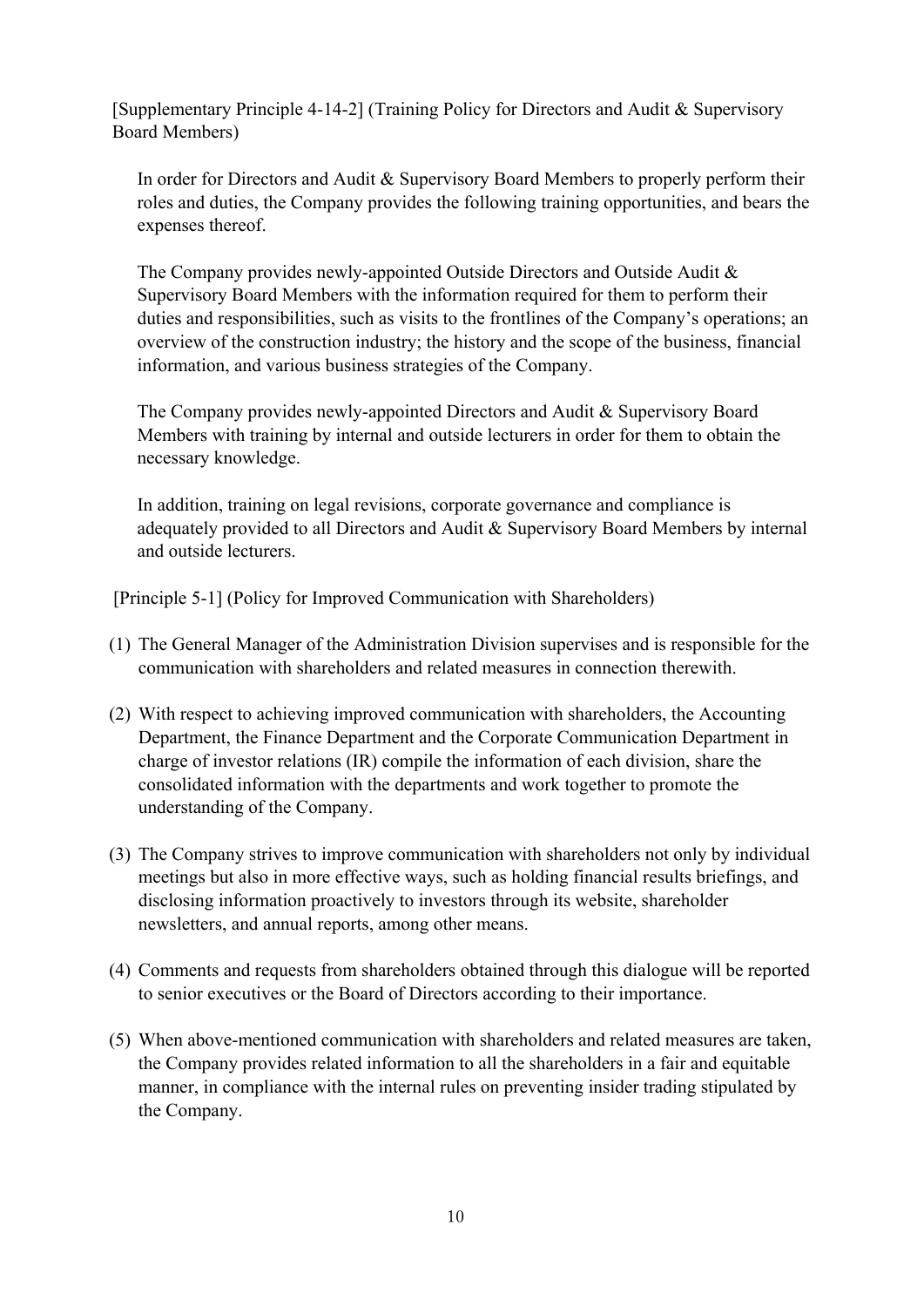## **2. Capital Structure**

Foreign Shareholding Ratio 20% or more but less than 30%

#### **Updated [Status of Major Shareholders]**

| <b>Name or Company Name</b>                                                                                                   | Number of<br><b>Shares Owned</b> | Percentage $(\% )$ |
|-------------------------------------------------------------------------------------------------------------------------------|----------------------------------|--------------------|
| Sumitomo Forestry Co., Ltd.                                                                                                   | 9,361,200                        | 20.02              |
| The Master Trust Bank of Japan, Ltd. (Trust Account)                                                                          | 4,503,900                        | 9.63               |
| Custody Bank of Japan, Ltd. (Trust Account)                                                                                   | 3,553,088                        | 7.60               |
| Kumagai Gumi Business Partner Shareholding<br>Association                                                                     | 2,046,400                        | 4.38               |
| Custody Bank of Japan, Ltd. (Trust Account 9)                                                                                 | 1,259,900                        | 2.69               |
| STATE STREET BANK AND TRUST COMPANY 505103                                                                                    | 606,151                          | 1.30               |
| Sumitomo Mitsui Banking Corporation                                                                                           | 591,354                          | 1.26               |
| TATE STREET LONDON CARE OF STATE STREET BANK<br>AND TRUST, BOSTON SSBTC A/C UK LONDON BRANCH<br><b>CLIENTS-UNITED KINGDOM</b> | 524,900                          | 1.12               |
| <b>JP MORGAN CHASE BANK 385781</b>                                                                                            | 504,366                          | 1.08               |
| <b>MSIP CLIENT SECURITIES</b>                                                                                                 | 471,811                          | 1.01               |

| Controlling Shareholder (except for<br>Parent Company) |      |
|--------------------------------------------------------|------|
| <b>Parent Company</b>                                  | None |

### Addendum:

(1) Although the Bulk Holding Report (Change Report) subject to public inspection as of July 20, 2020, states that Sumitomo Mitsui Trust Asset Management Co., Ltd. and its joint holder, Nikko Asset Management Co., Ltd., hold the following shares as of July 15, 2020, they are not included in the Status of Major Shareholders shown above since the Company has not been able to confirm the real number of shares beneficially owned by them as of September 30, 2021.

Shareholders: Sumitomo Mitsui Trust Asset Management Co., Ltd., and one (1) other Number of shares held: 4,578,500 shares Percentage of ownership: 9.79%

#### **3. Corporate Profile**

| Listed Stock Market and Market<br>Section | Tokyo Stock Exchange, First Section |
|-------------------------------------------|-------------------------------------|
| <b>Fiscal Year-End</b>                    | March                               |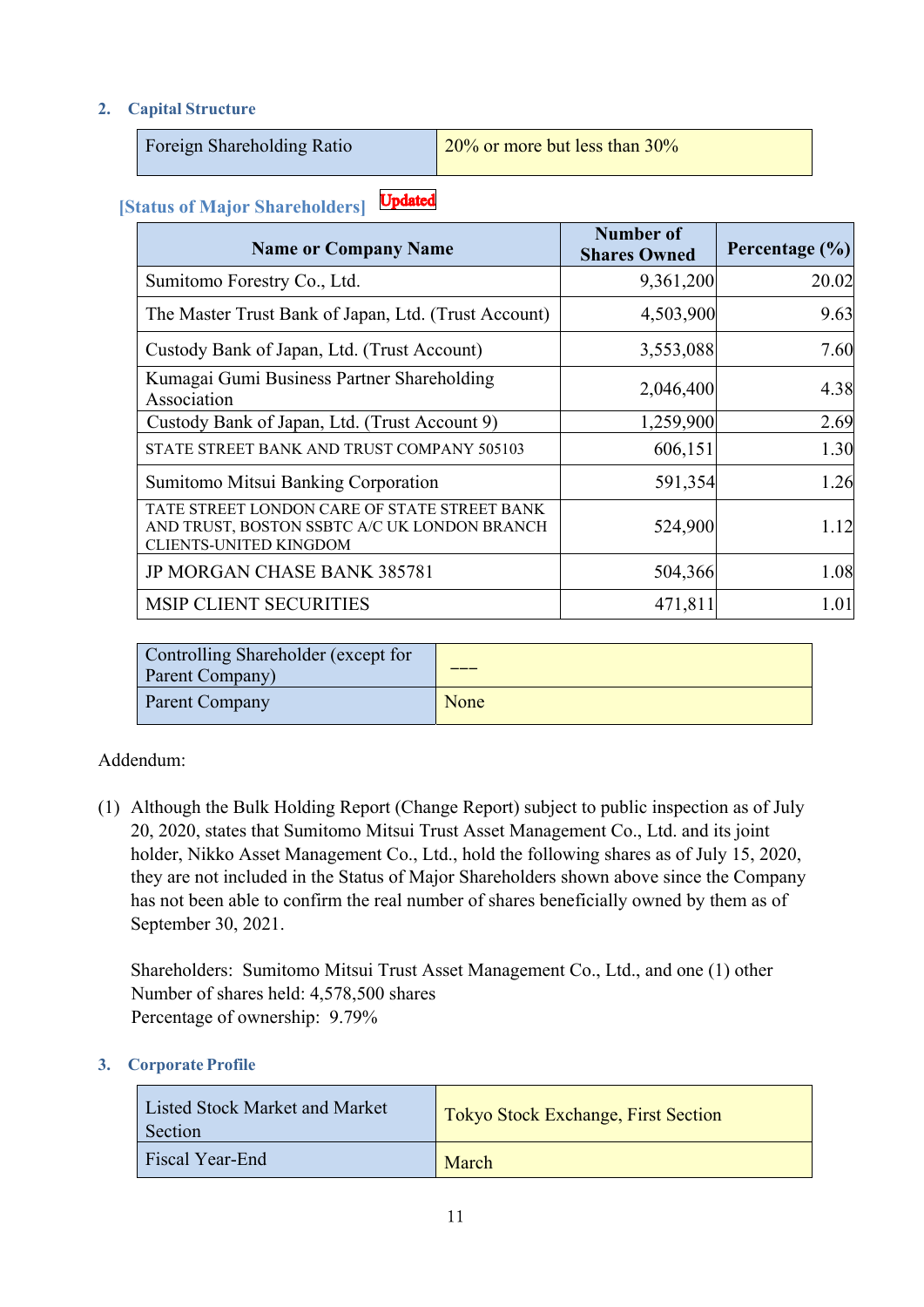| Type of Business                                                                                 | Construction                                           |
|--------------------------------------------------------------------------------------------------|--------------------------------------------------------|
| Number of Employees (consolidated)<br>as of the End of the Immediately<br>Preceding Fiscal Year  | $1,000$ or more                                        |
| Sales (consolidated) as of the End of<br>the Immediately Preceding Fiscal<br>Year                | JPY100 billion or more, but less than JPY1<br>trillion |
| Number of Consolidated Subsidiaries<br>as of the End of the Immediately<br>Preceding Fiscal Year | Less than $10$                                         |

**4. Policy on Measures to Protect Minority Shareholders in Conducting Transactions with Controlling Shareholder** 

N/A

- **5. Other Special Circumstances Which May Have Material Impact on Corporate Governance**  N/A
- **II. Business Administration Organization and Other Corporate Governance Systems Regarding Managerial Decision-making, Execution of Operations and Supervision of Management**

#### **1. Organizational Structure and Execution of Operations**

| Company with Audit & Supervisory Board<br><b>Organization Form</b> |  |  |
|--------------------------------------------------------------------|--|--|
|--------------------------------------------------------------------|--|--|

| <i><b>IDirectors</b></i> |  |
|--------------------------|--|
|                          |  |

| Number of Directors Stipulated in Articles<br>of Incorporation             | 12        |
|----------------------------------------------------------------------------|-----------|
| Term of Office Stipulated in Articles of<br>Incorporation                  | l year    |
| Chairperson of the Board of Directors                                      | President |
| Number of Directors                                                        | 9         |
| Appointment of Outside Directors                                           | Appointed |
| Number of Outside Directors                                                | 3         |
| Number of Independent Directors<br>Designated from among Outside Directors | 3         |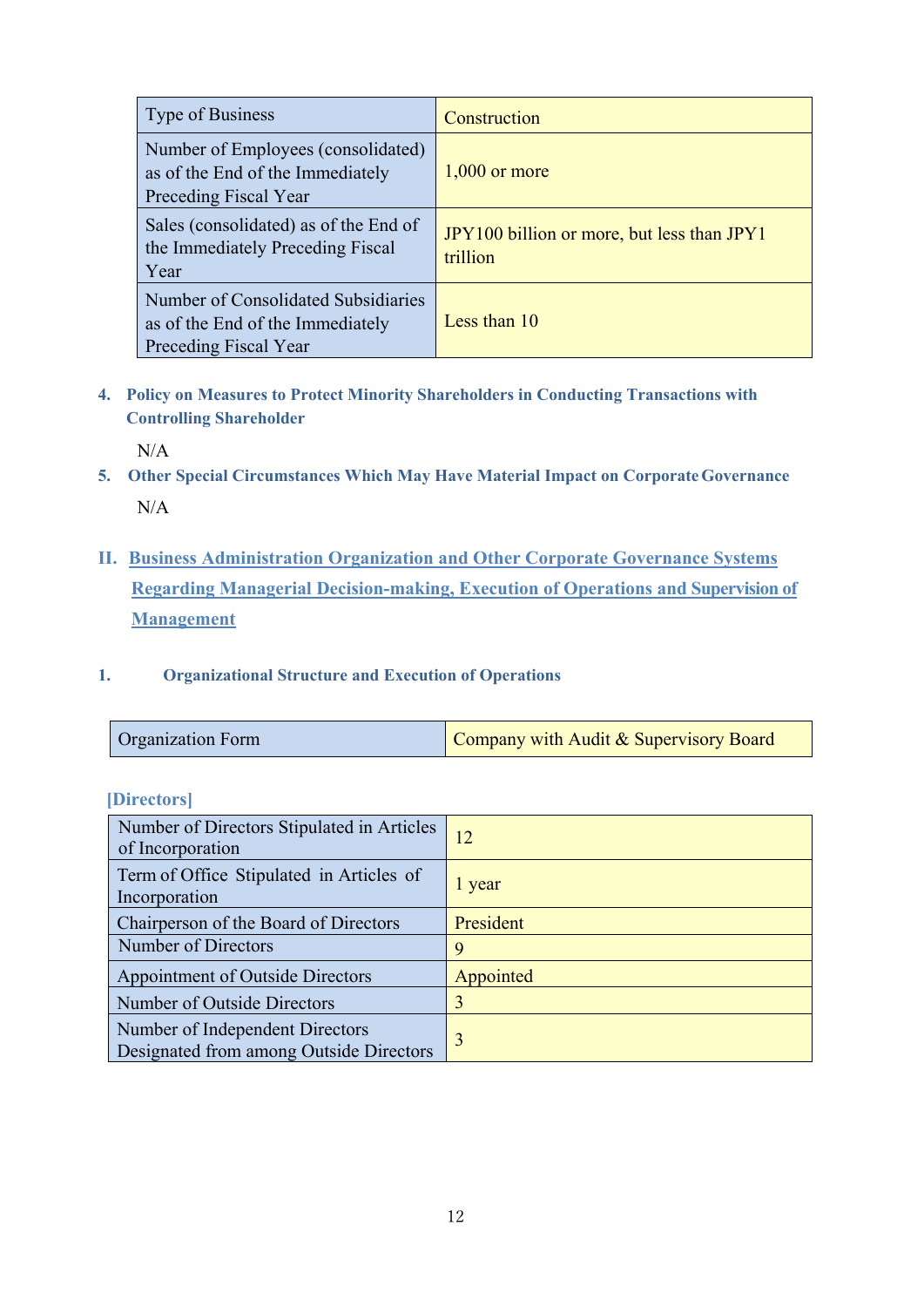## Relationship with the Company 1)

|                |                      | Relationship with the Company* |  |              |  |   |  |   |   |  |  |
|----------------|----------------------|--------------------------------|--|--------------|--|---|--|---|---|--|--|
| Name           | Attribute            | a                              |  | $\mathbf{c}$ |  | e |  | g | h |  |  |
| Sakae Yoshida  | From other companies |                                |  |              |  |   |  |   |   |  |  |
| Shigeru Okada  | From other companies |                                |  |              |  |   |  |   |   |  |  |
| Kimie Sakuragi | From other companies |                                |  |              |  |   |  |   |   |  |  |

- \* Categories for "Relationship with the Company"
- \* " $\circ$ " when the Director presently falls or has recently fallen under the category; " $\triangle$ " when the Director fell under the category in the past
- \* "●" when a close relative of the Director presently falls or has recently fallen under the category;"▲"when a close relative of the Director fell under the category in the past
	- a. Executive (a person who executes business) of the listed company or its subsidiaries
	- b. Executive or Non-executive director of a parent company of the listed company
	- c. Executive of a fellow subsidiary company of the listed company
	- d. A party whose major client or supplier is the listed company or an executive thereof
	- e. Major client or supplier of the listed company or an executive thereof
	- f. Consultant, accountant or legal professional who receives a large amount of monetary consideration or other property from the listed company besides officer compensation
	- g. Major shareholder of the listed company (or an executive of the said major shareholder if the shareholder is a legal entity)
	- h. Executive of a client or supplier company of the listed company (which does not correspond to any of "d", "e", or "f") (the director himself/herself only)
	- i. Executive of a company for which outside officers are mutually appointed (the director himself/herself only)
	- j. Executive of a company or organization that receives a donation from the listed company (the director himself/herself only)
	- k. Others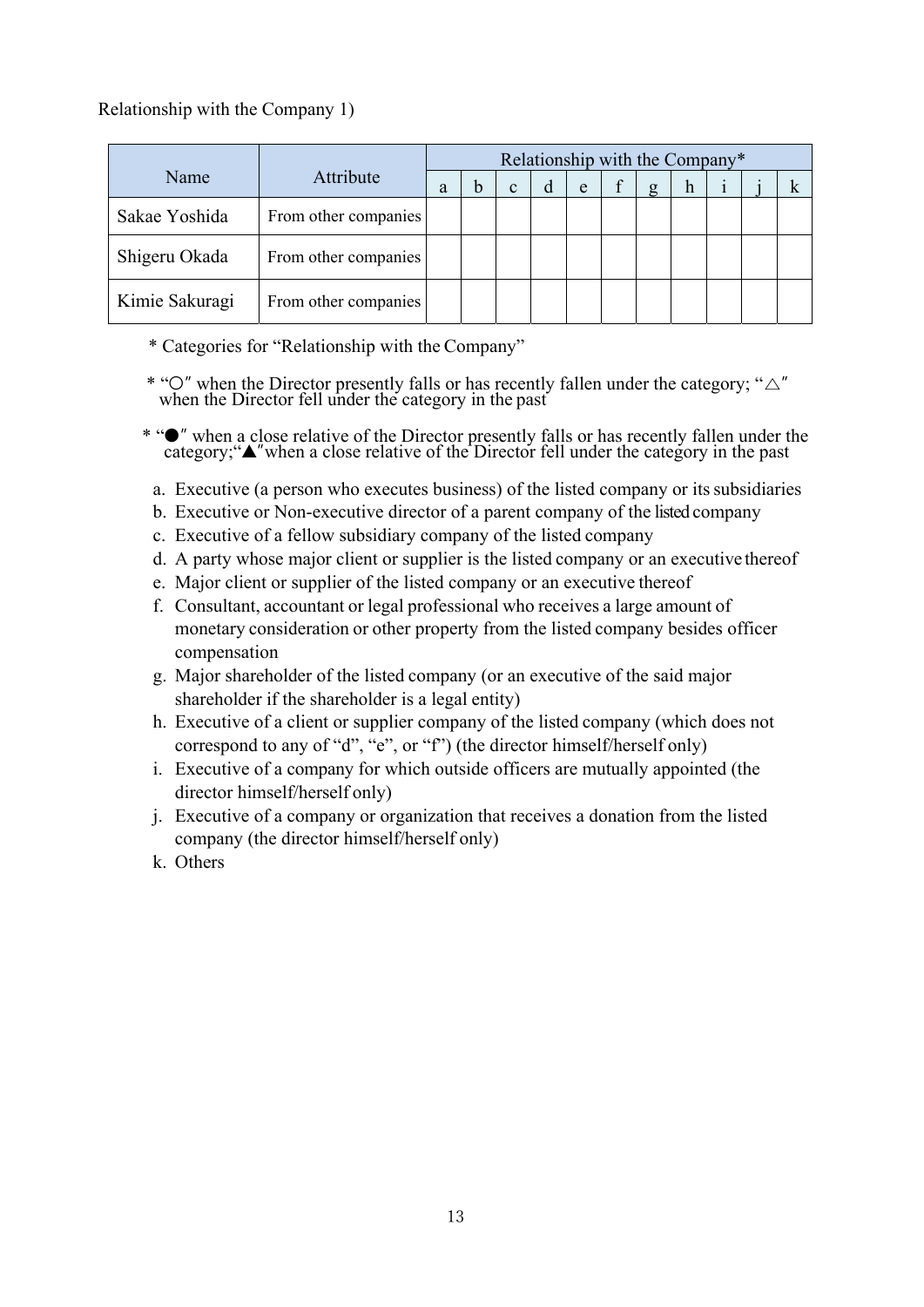# 1) Relationship with the Company 2)

| Name          | Appointed<br>as<br>Independent<br>Director | Supplemental Remarks<br>of the Relationship | <b>Reasons for Appointment</b>                                                                                                                                                                                                                                                                                                                                                                                                                                                                                                                                                                                                                                                                                                                                                                                                                                            |
|---------------|--------------------------------------------|---------------------------------------------|---------------------------------------------------------------------------------------------------------------------------------------------------------------------------------------------------------------------------------------------------------------------------------------------------------------------------------------------------------------------------------------------------------------------------------------------------------------------------------------------------------------------------------------------------------------------------------------------------------------------------------------------------------------------------------------------------------------------------------------------------------------------------------------------------------------------------------------------------------------------------|
| Sakae Yoshida |                                            |                                             | After joining Dainippon Ink and<br>Chemicals, Co. Ltd. (currently DIC<br>Corporation), Mr. Sakae Yoshida<br>served as plant manager of DIC's<br>Sakai Plant and Chiba Plant, and then<br>became the Executive Officer in<br>charge of the Production Management<br>Division as a board member of DIC<br>Corporation.<br>Mr. Yoshida has been appointed as an<br>outside director since he has a track<br>record in management as a board<br>manager and has a wealth of<br>experience and extensive insights<br>cultivated throughout his career.<br>In addition, he meets the requirements<br>for independent officers set forth in the<br>rules of the Tokyo Stock Exchange and<br>the Company's Criteria for<br>Determination of Independence, and<br>therefore he is designated as an<br>independent officer pursuant to the<br>resolution of the Board of Directors. |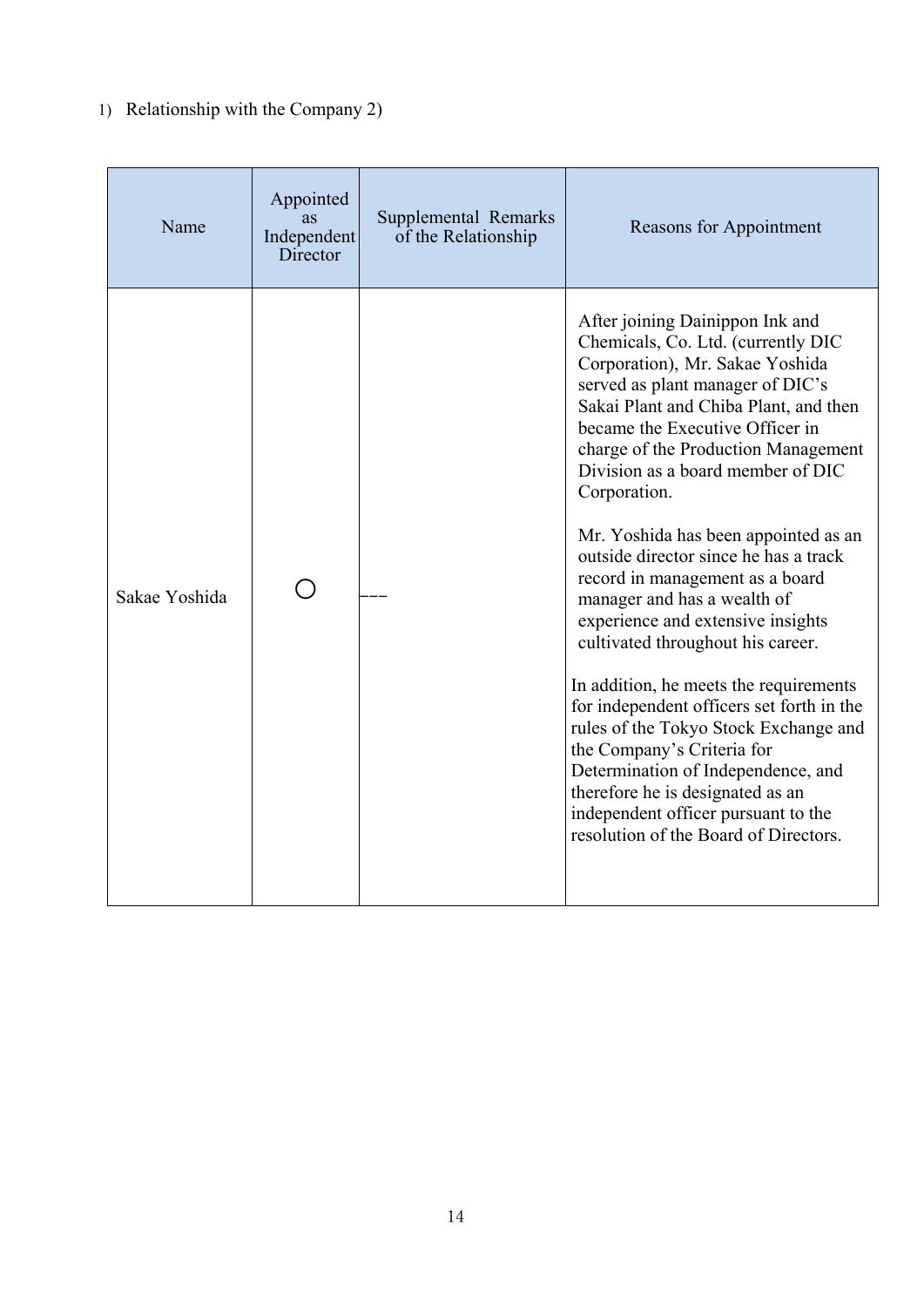| Shigeru Okada |  | After joining Showa Sangyo Co., Ltd.,<br>Mr. Shigeru Okada served as President<br>and Representative Director and<br>Chairman of the Board of Directors of<br>Showa Sangyo Co., Ltd. after holding<br>important positions such as Executive<br>Director in charge of multiple<br>departments. He has been elected<br>because he has a wealth of experience<br>in management and can be expected to<br>provide appropriate guidance and<br>advice to the Company's management<br>based on his extensive experience and<br>broad insight cultivated through his<br>past achievements. |
|---------------|--|-------------------------------------------------------------------------------------------------------------------------------------------------------------------------------------------------------------------------------------------------------------------------------------------------------------------------------------------------------------------------------------------------------------------------------------------------------------------------------------------------------------------------------------------------------------------------------------|
|               |  | Additionally, since he satisfies the<br>requirements for independent directors<br>as stipulated by the Tokyo Stock<br>Exchange and the Company's criteria<br>for determining independence, he has<br>been designated as an independent<br>director by a resolution of the Board of<br>Directors.                                                                                                                                                                                                                                                                                    |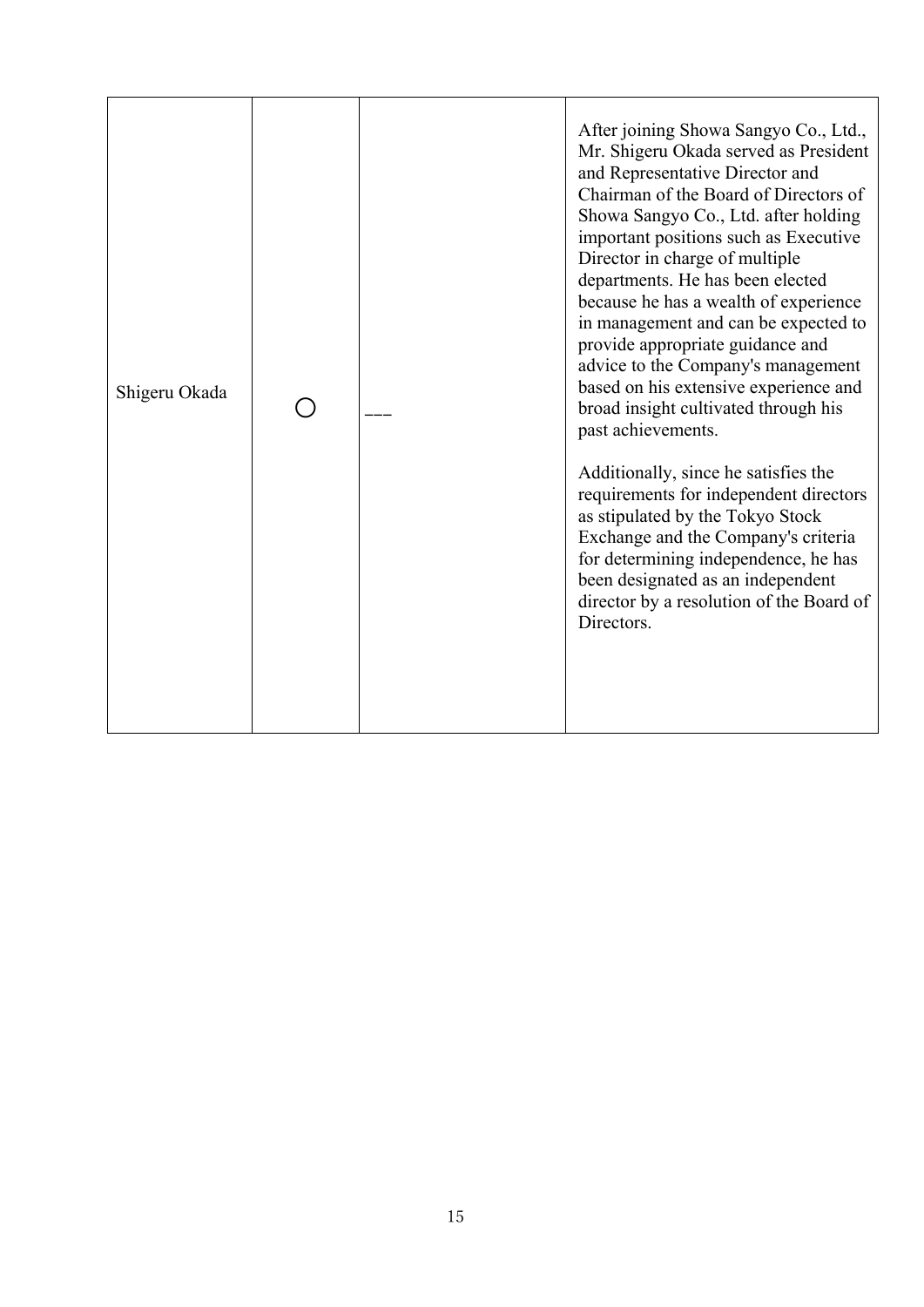|                   |  | After joining Fukutake Shoten Co.,<br>Ltd. (currently Benesse Holdings,<br>Inc.), Ms. Kimie Sakuragi held<br>important positions such as General<br>Manager of Corporate Ethics and the<br>Compliance Office, and has<br>experience as a full-time corporate<br>auditor in the same company.              |
|-------------------|--|-----------------------------------------------------------------------------------------------------------------------------------------------------------------------------------------------------------------------------------------------------------------------------------------------------------|
| Kimie<br>Sakuragi |  | She also has a lot of business<br>experience, including serving as an<br>outside director of TOYOBO CO.,<br>LTD., and as a specially-appointed<br>professor at the graduate school of the<br>University of Aizu.                                                                                          |
|                   |  | The Company has elected her because<br>she is expected to provide appropriate<br>guidance and advice to the Company's<br>management based on her extensive<br>experience and wide range of<br>knowledge gained from her<br>achievements.                                                                  |
|                   |  | In addition, she satisfies the<br>requirements for independent directors<br>as stipulated by the Tokyo Stock<br>Exchange and the Company's criteria<br>for determining independence, and<br>therefore she has been designated as an<br>independent director by a resolution of<br>the Board of Directors. |

| <b>Establishment of Voluntary</b>                   |  |
|-----------------------------------------------------|--|
| Committee(s) Equivalent to Nomination   Established |  |
| Committee or Compensation Committee                 |  |

Status of Voluntary Committees, Committee Member Composition, and Chairperson's Attribute

|                                                   | Committee Name                              | Total Number of Number of<br>Committee<br>Members<br>(persons) | Full-time<br>Members | Number<br>of Inside<br><b>Directors</b> | Number<br>of<br>Outside<br><b>Directors</b> | Number<br>of<br>Outside<br>Experts | Number of<br>Other | Committee<br>Chairperson  |
|---------------------------------------------------|---------------------------------------------|----------------------------------------------------------------|----------------------|-----------------------------------------|---------------------------------------------|------------------------------------|--------------------|---------------------------|
| Committee Equivalent to<br>Nomination Committee   | Nomination and<br>Compensation<br>Committee | 4                                                              | 0                    |                                         |                                             |                                    |                    | Inside<br><b>Director</b> |
| Committee Equivalent to<br>Compensation Committee | Nomination and<br>Compensation<br>Committee |                                                                | $\overline{0}$       |                                         |                                             |                                    | $\theta$           | Inside<br>Director        |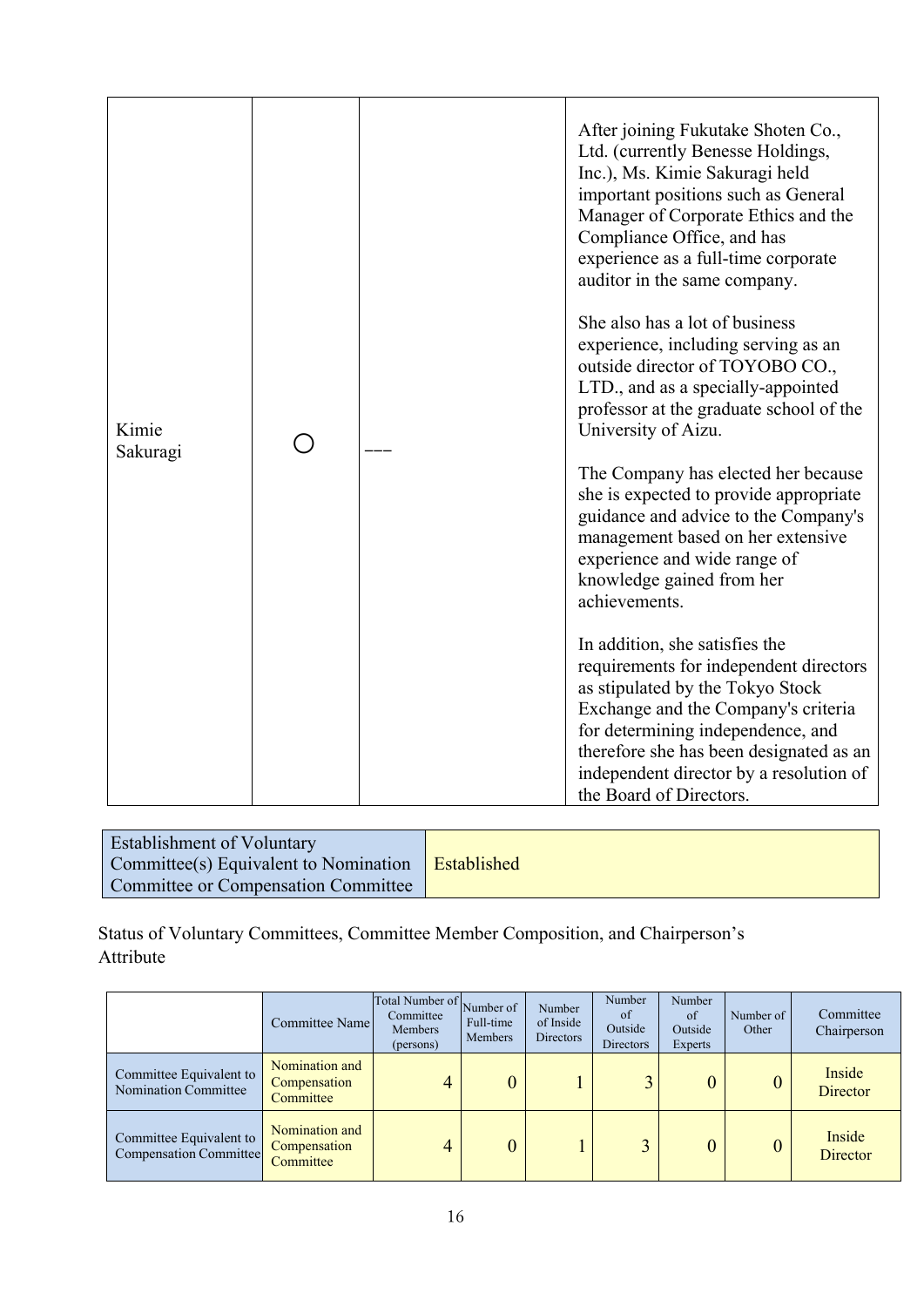The Company has established the Nomination and Compensation Committee as an advisory body to the Board of Directors, consisting of the President and Representative Director and the Outside Directors, in order to further ensure objectivity and transparency in the process of nominating and dismissing Directors and Executive Officers and determining the proper amount of compensation including the design of such a system. This Committee is in charge of both nominating appropriate persons and determining compensation.

In fiscal 2020, the Nomination and Compensation Advisory Committee met seven times, with all committee members attending each meeting. In fiscal 2020, the Committee evaluated the performance of directors and executive officers in terms of their contributions to the Company's performance in fiscal 2019, the amount of individual remuneration for fiscal 2020, the executive structure for fiscal 2021, and the establishment of a policy for determining executive remuneration.

Current Composition of the Committee (since June 29, 2021)

Committee Chairman: Yasunori Sakurano, President and Representative Director Committee Member: Sakae Yoshida, Outside Director Committee Member: Shigeru Okada, Outside Director Committee Member: Kimie Sakuragi, Outside Director

# **[Audit & Supervisory Board]**

| Establishment of Audit & Supervisory<br>Board                                             | Established |
|-------------------------------------------------------------------------------------------|-------------|
| Number of Audit & Supervisory Board<br>Members Stipulated in Articles of<br>Incorporation |             |
| Number of Audit & Supervisory Board<br><b>Members</b>                                     | 4           |

Close Cooperation among the Audit & Supervisory Board, the Accounting Auditors, and the Internal Audit Department

The Audit & Supervisory Board, the Accounting Auditors, the President and the Outside Directors exchange opinions regularly. In addition, an Audit & Supervisory Board Member records feedback after the Accounting Auditor's audit and exchanges opinions with the Accounting Auditor as appropriate.

In addition, the Audit & Supervisory Board receives reports on the annual audit results of the Internal Audit Department and exchange views thereon at the appropriate times.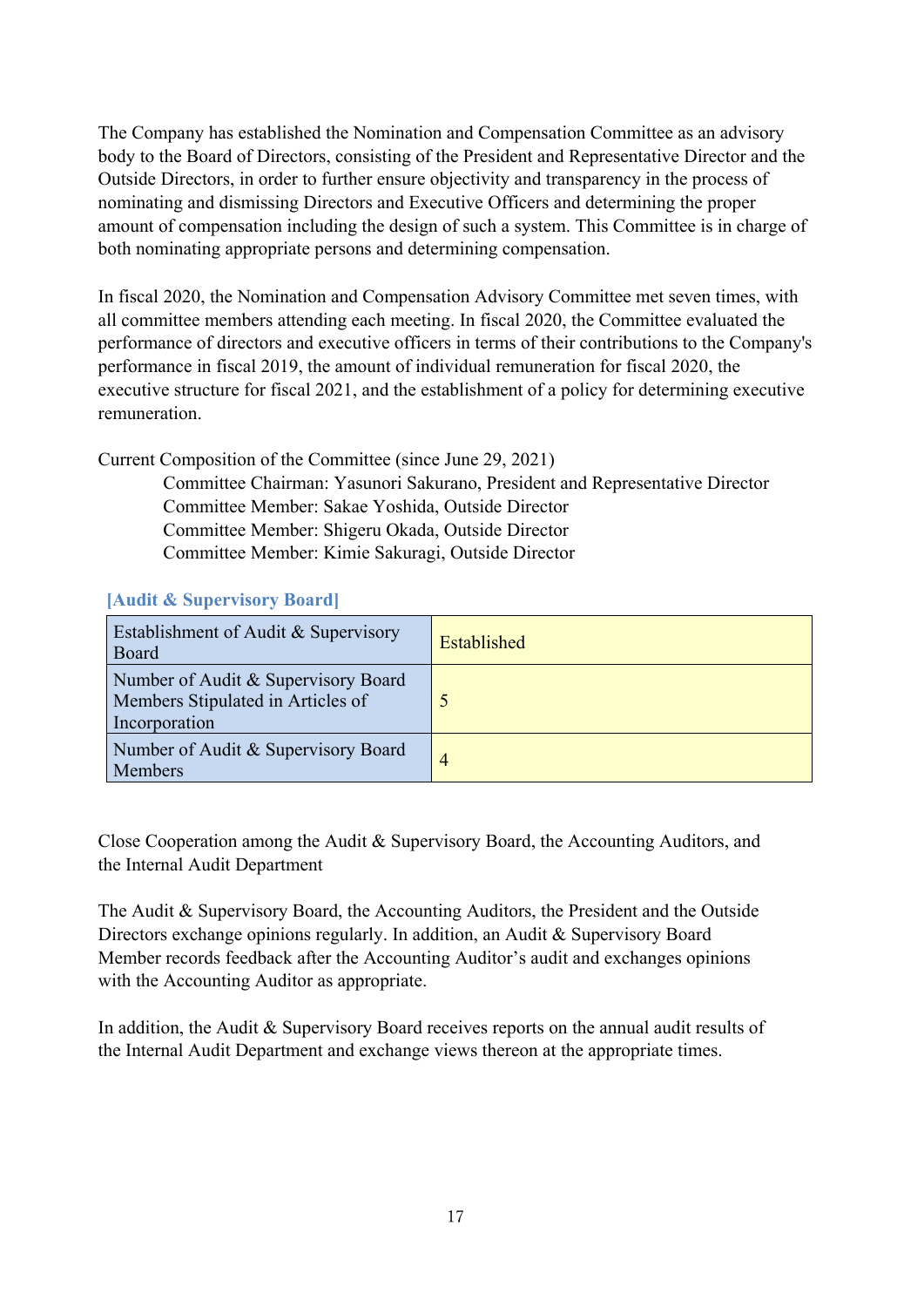| Appointment of Outside Audit &<br><b>Supervisory Board Members</b> | Appointed |
|--------------------------------------------------------------------|-----------|
| Number of Outside Audit & Supervisory<br><b>Board Members</b>      | $\bigcap$ |
| Number of Independent Audit &<br><b>Supervisory Board Members</b>  |           |

### Relationship with the Company 1)

| Attribute<br>Name | Relationship with the Company*       |   |  |              |  |   |  |   |             |  |  |   |  |
|-------------------|--------------------------------------|---|--|--------------|--|---|--|---|-------------|--|--|---|--|
|                   |                                      | a |  | $\mathbf{c}$ |  | e |  | σ | $\mathbf n$ |  |  | K |  |
| Masaaki Ayukawa   | Certified Public<br>Accountant       |   |  |              |  |   |  |   |             |  |  |   |  |
| Yutaka Takehana   | An executive from<br>another company |   |  |              |  |   |  |   |             |  |  |   |  |

- \* Categories for "Relationship with the Company"
- \* "○" when the Audit & Supervisory Board Member presently falls or has recently fallen under the category; " $\triangle$ " when the Audit & Supervisory Board Member has fallen under the category in the past
- \* "●" when a close relative of the Audit & Supervisory Board Member presently falls or has recently fallen under the category; " $\triangle$ "when a close relative of the Audit & Supervisory Board Member has fallen under the category in the past
- a. Executive of the listed company or its subsidiary
- b. Non-executive director or accounting advisor of the listed company or its subsidiaries
- c. Executive or non-executive director of a parent company of the listed company
- d. Corporate auditor of a parent company of the listed company
- e. Executive of a fellow subsidiary company of the listed company
- f. A party whose major client or supplier is the listed company or an executive thereof
- g. Major client or supplier of the listed company or an executive thereof
- h. Consultant, accountant or legal professional who receives a large amount of monetary consideration or other property from the listed company besides officer compensation
- i. Major shareholder of the listed company (or an executive of the said major shareholder if the shareholder is a legal entity)
- j. Executive of a client or supplier company of the listed company (which does not correspond with any of "f", "g", or "h") (the Audit & Supervisory Board Member himself/herself only)
- k. Executive of a company for which outside officers are mutually appointed (the Audit & Supervisory Board Member himself/herself only)
- l. Executive of a company or organization that receives a donation from the listed company (the Audit & Supervisory Board Member himself/herself only) m. Others

Relationship with the Company 2)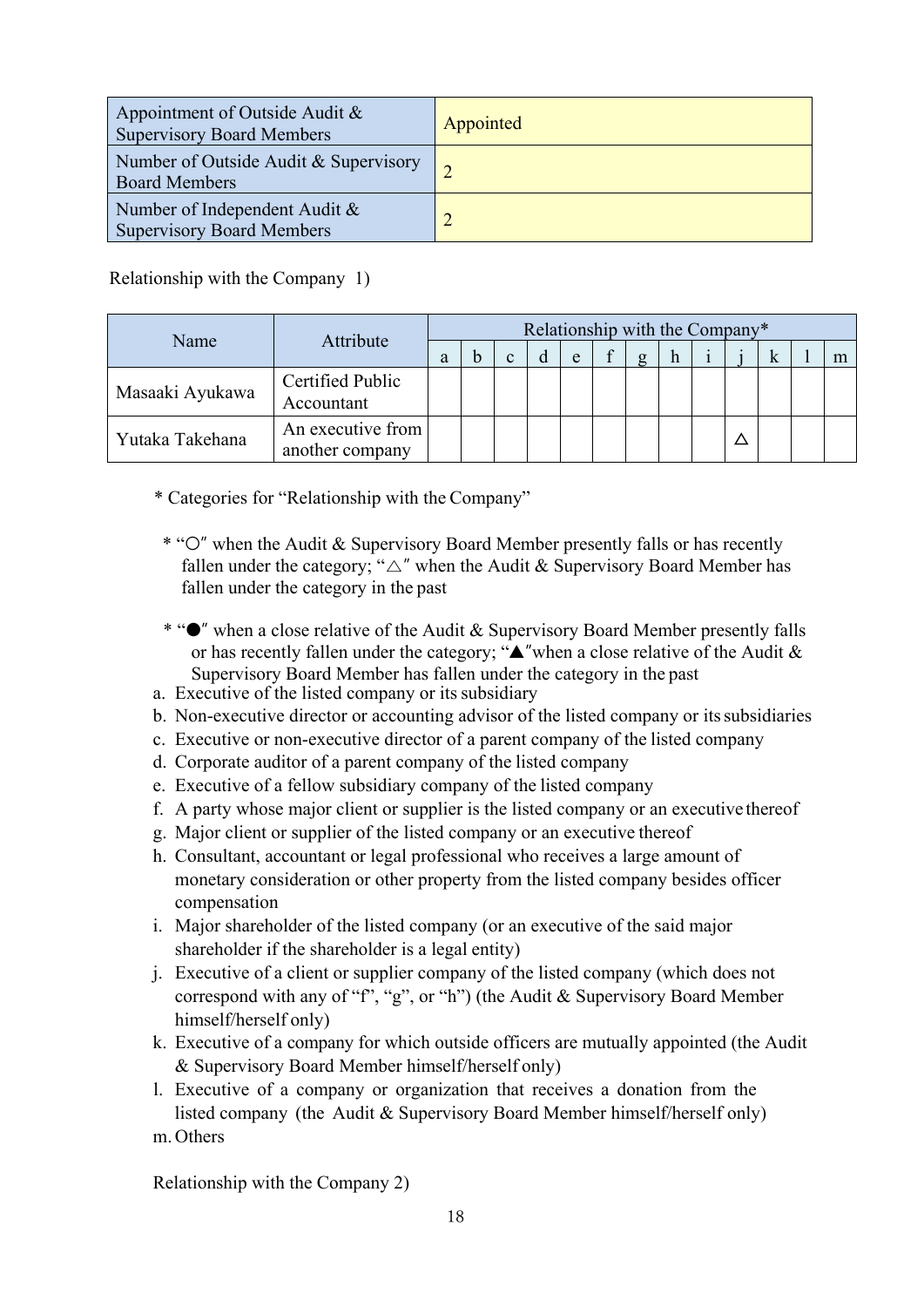| Name            | Appointed as<br>Independent<br>Audit &<br>Supervisory<br>Board<br>Member | Supplementary<br>Explanation of the<br>Relationship | Reasons for Appointment                                                                                                                                                                                                                                                                                                                                                                                                                                                                                                                                                                                                                                                                                                                                                                                                                                                                                                                                                                       |
|-----------------|--------------------------------------------------------------------------|-----------------------------------------------------|-----------------------------------------------------------------------------------------------------------------------------------------------------------------------------------------------------------------------------------------------------------------------------------------------------------------------------------------------------------------------------------------------------------------------------------------------------------------------------------------------------------------------------------------------------------------------------------------------------------------------------------------------------------------------------------------------------------------------------------------------------------------------------------------------------------------------------------------------------------------------------------------------------------------------------------------------------------------------------------------------|
| Masaaki Ayukawa |                                                                          |                                                     | Mr. Masaaki Ayukawa has extensive<br>practical experience, having held several<br>senior position including the Representative<br>Member of Chuo Aoyama Audit Corporation<br>and becoming a Board Member of said Audit<br>Corporation after being registered as certified<br>public accountant. He also served as Outside<br>Corporate Auditor of Tonen General Sekiyu<br>K.K. (currently ENEOS Corporation), in<br>addition to his work as a certified public<br>accountant.<br>The Company has appointed Mr. Ayukawa<br>since he can independently audit the<br>management of the Company from an<br>objective standpoint utilizing his abundant<br>experience and expertise.<br>Mr. Ayukawa meets the requirements for<br>independent officers set forth in the rules<br>of the Tokyo Stock Exchange and the<br>Company's Criteria for Determination of<br>Independence. Therefore, he is designated<br>as an independent officer pursuant to the<br>resolution of the Board of Directors. |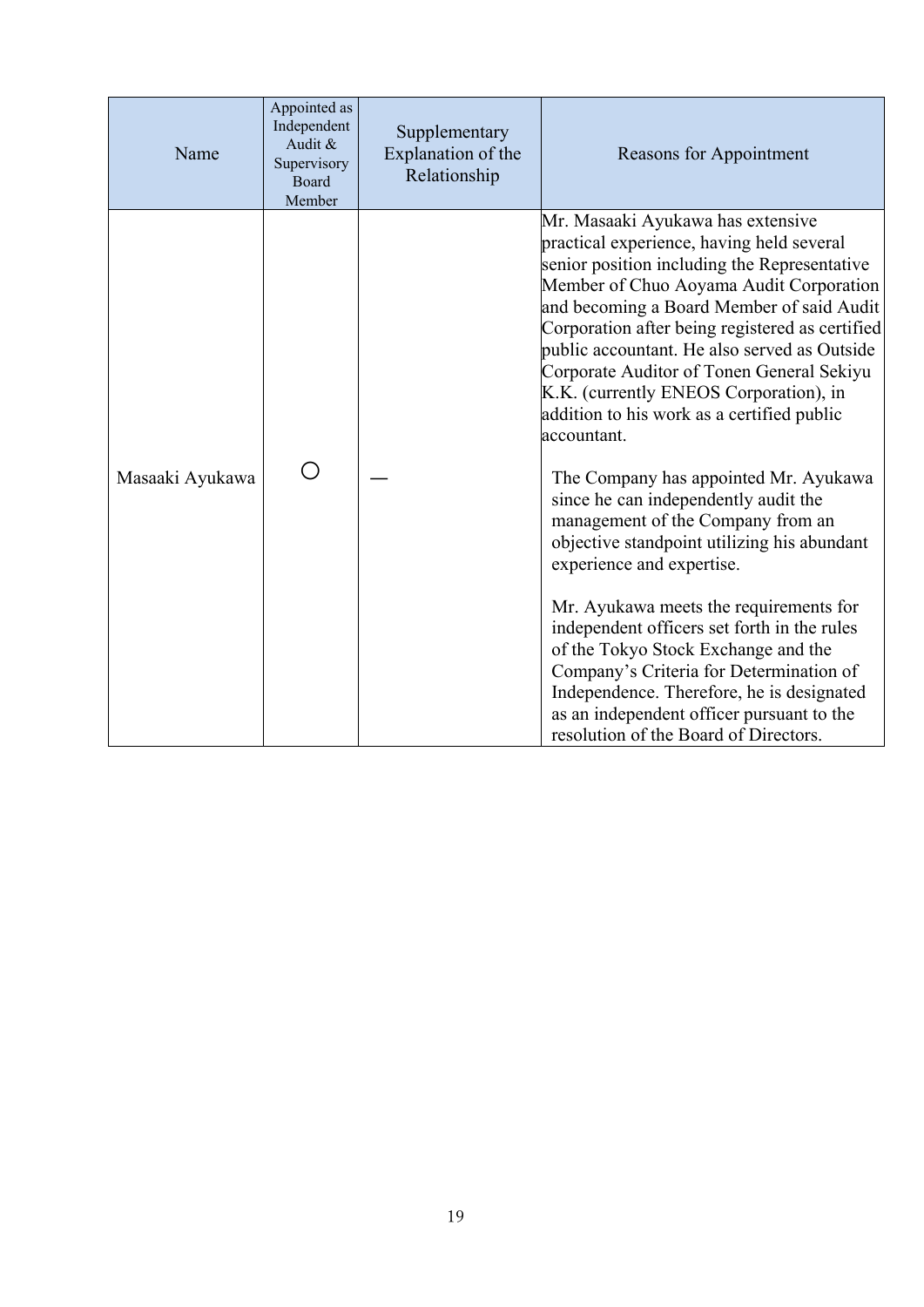## **[Independent Officers]**

Number of Independent Officers  $\frac{5}{5}$ 

Other Matters Relating to Independent Officers

All eligible outside officers are designated as independent officers.

### **[Incentives]**

| Incentive Policies for Directors | Other |
|----------------------------------|-------|
|                                  |       |

### Addendum:

The Company has introduced a compensation system in which a part of the fixed compensation (cash compensation) of Directors (excluding Outside Directors) is determined based on their contribution to the Company's operations results. In addition, the Company decided to introduce a stock-based compensation system using a trust at the 81st Ordinary General Meeting of Shareholders held on June 28, 2018. The purpose of the new system is to enhance the Directors' awareness of their contribution to the improvement of medium- to long-term performance and the increase of corporate value by solidifying the linkage between Directors' compensation and the Company's share value, and sharing the benefits and risks arising from fluctuations in the share price with shareholders.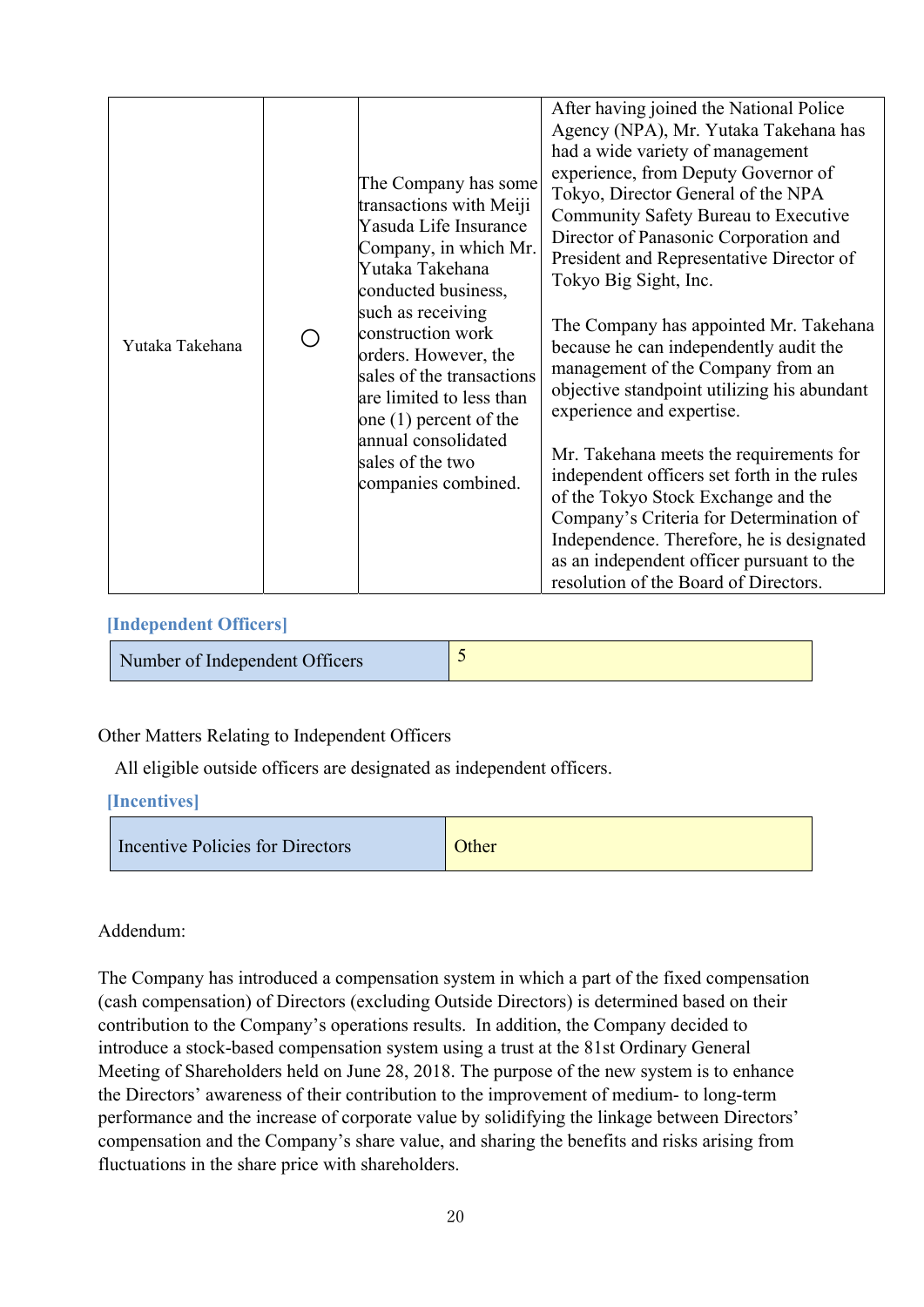| Recipients of Stock Options |  |
|-----------------------------|--|
|-----------------------------|--|

| [Director Compensation]                         |                                                       |
|-------------------------------------------------|-------------------------------------------------------|
| Disclosure (of Each Director's<br>Compensation) | <b>Each Director's compensation is not disclosed.</b> |

Addendum:

―

The total amount of annual compensation: JPY173 million for nine (9) Directors (including

JPY20 million for three (3) Outside Directors)

The total amount of annual compensation: JPY42 million for four (4) Audit & Supervisory Board Members (including JPY20 million for two (2) Outside Audit & Supervisory Board Members).

The total amount of the annual compensation for the Directors excluding Outside Directors includes JPY16 million which is provided from the trust reserves for the share-based payment system posted in fiscal 2020.

The actual number of shares delivered to former directors in fiscal 2020, excluding outside directors, under the stock compensation plan using the trust was 2,152 shares of the Company's common stock for each director, of which 645 shares were converted into cash and delivered in cash by the trust.

| Policy on Determining Compensation<br>Amounts or Calculation Methods thereof | Established |
|------------------------------------------------------------------------------|-------------|
|------------------------------------------------------------------------------|-------------|

Disclosure of Policy for Determining the Amount of Remuneration and Its Calculation Method

The Company's Board of Directors has adopted a resolution on the policy for determining the amount of remuneration for each individual Director, based on the report of the Nomination and Compensation Advisory Committee. The outline is as follows:

### 1. Basic policy

The remuneration of the Company's Directors shall be linked to the profits of shareholders so that it will function appropriately as an incentive to improve corporate value on a sustainable basis. In determining the compensation of individual Directors, the Company's basic policy is to set an appropriate level based on the responsibilities of each position.

Specifically, the compensation of each Director shall consist of monetary remuneration (fixed payment and bonuses) and stock-based remuneration. Outside Directors, who are responsible for supervisory functions, shall be paid only a fixed monetary compensation commensurate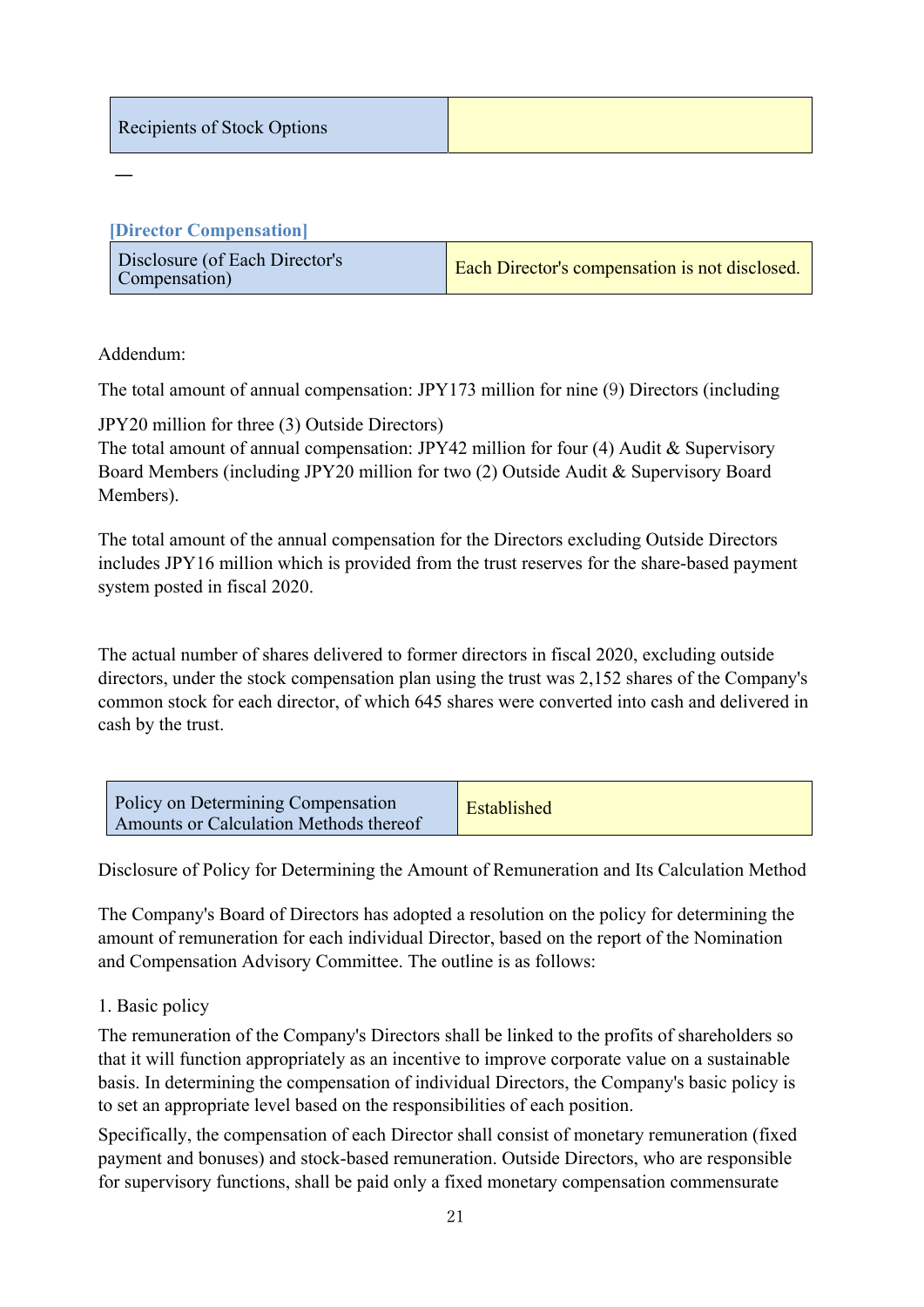with their position. Remuneration for Executive Officers shall be handled in the same manner as the basic policy and composition of remuneration for Directors described above.

2. Policy on determining the composition and amount of remuneration for individuals or the method of calculation

## Fixed salary

Monetary compensation, which is a fixed monthly salary, consists of payment based on the position and remuneration based on the actual contribution to business performance. The amount is determined by the Board of Directors within the limit of the total amount of remuneration for directors determined by the General Meeting of Shareholders, taking into consideration the salary level of employees and the market rate as well as the results of the Nomination and Compensation Advisory Committee's report.

With respect to the compensation for each Director's contribution to the Company's performance, the amount shall be determined by reflecting the evaluation of each Director's achievement of the performance plan for the previous year in the standard amount of salary according to the position determined by the Board of Directors. The evaluation of each Director shall be determined based on the degree of contribution to business results and the degree of achievement for the entire Company and each department.

Additionally, the Board of Directors shall delegate the evaluation decision to the President and Representative Director, and to ensure that such delegation is properly implemented, the President and Representative Director shall consult with the Nomination and Compensation Advisory Committee on the results of the evaluation.

### Bonuses

Bonuses, which are temporary monetary remuneration, shall be linked to business performance and paid on an ad hoc basis. Within the limit of the total amount of remuneration for Directors determined by the General Meeting of Shareholders, bonuses shall be determined by the Board of Directors, taking into account the results of the Nomination and Compensation Advisory Committee's report and comprehensively taking into account business performance, contribution results, and the like for each fiscal year.

### Stock-based remuneration

Stock-based remuneration is a compensation system using a trust that grants points to Directors, excluding Outside Directors, each fiscal year in accordance with their positions, and in principle delivers shares to them upon their retirement based on the accumulated number of points.

The criteria and procedures for the delivery of shares shall be determined in accordance with the Share Delivery Regulations established by the Board of Directors.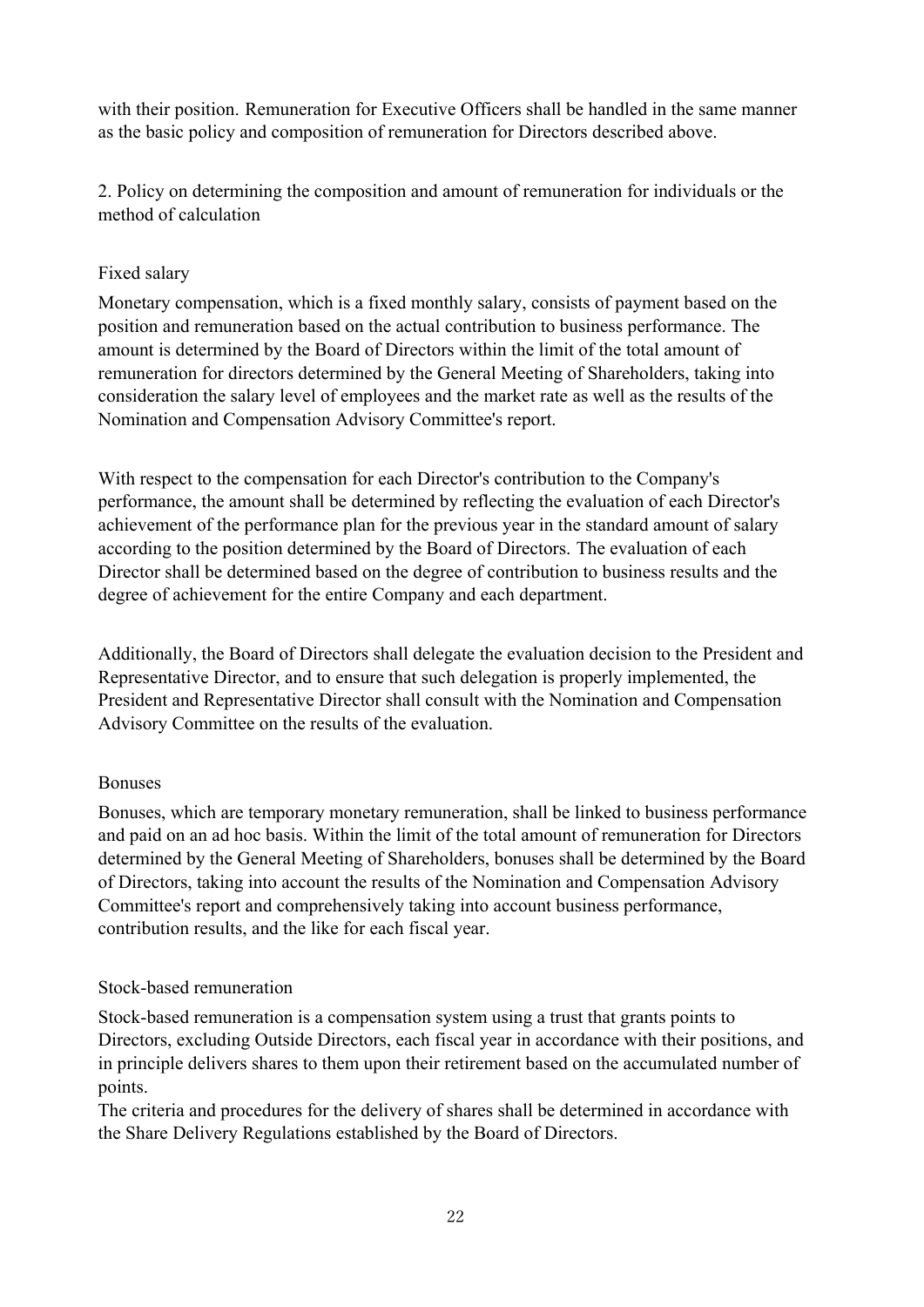3. Policy on determining the ratio of compensation by type with respect to the amount of remuneration for each individual

The Board of Directors shall determine the ratio of compensation composition by type for Directors other than Outside Directors, taking into account the results of the report of the Nomination and Compensation Advisory Committee, so that the ratio will function appropriately as an incentive for Directors.

The composition and amount of compensation for each individual director were determined in accordance with the procedures set forth in the above decision policy and, in particular, were based on careful consideration by the Nomination and Compensation Advisory Committee, of which the majority is comprised of Outside Directors. Therefore, the Board of Directors believes that the method of remuneration for each individual director for the current fiscal year is in line with the above decision policy.

Remuneration for Corporate Auditors is determined by discussion among them within the limit of the total amount of remuneration for corporate auditors determined by the General Meeting of Shareholders.

The details of the resolution of the General Meeting of Shareholders regarding the maximum amount of compensation for directors and corporate auditors are as follows:

Directors: Total amount of monetary compensation: Up to 30 million yen per month

-- resolved at the extraordinary general meeting of shareholders held on January 24, 2001

Total stock-based compensation: The maximum amount of money to be contributed by the Company as funds for the acquisition of the Company's shares necessary for delivery to Directors, i.e. the amount obtained by multiplying the number of years to which the stock compensation plan is applicable by 25 million yen.

The maximum total number of points to be granted to directors excluding outside directors is 25,000 points per fiscal year (one point per share).

-- resolved at the 81st Ordinary General Meeting of Shareholders held on June 28, 2018.

Corporate Auditor:

Total amount of monetary remuneration: 5 million yen or less per month -- resolved at the 51st Ordinary General Meeting of Shareholders held on December 16, 1988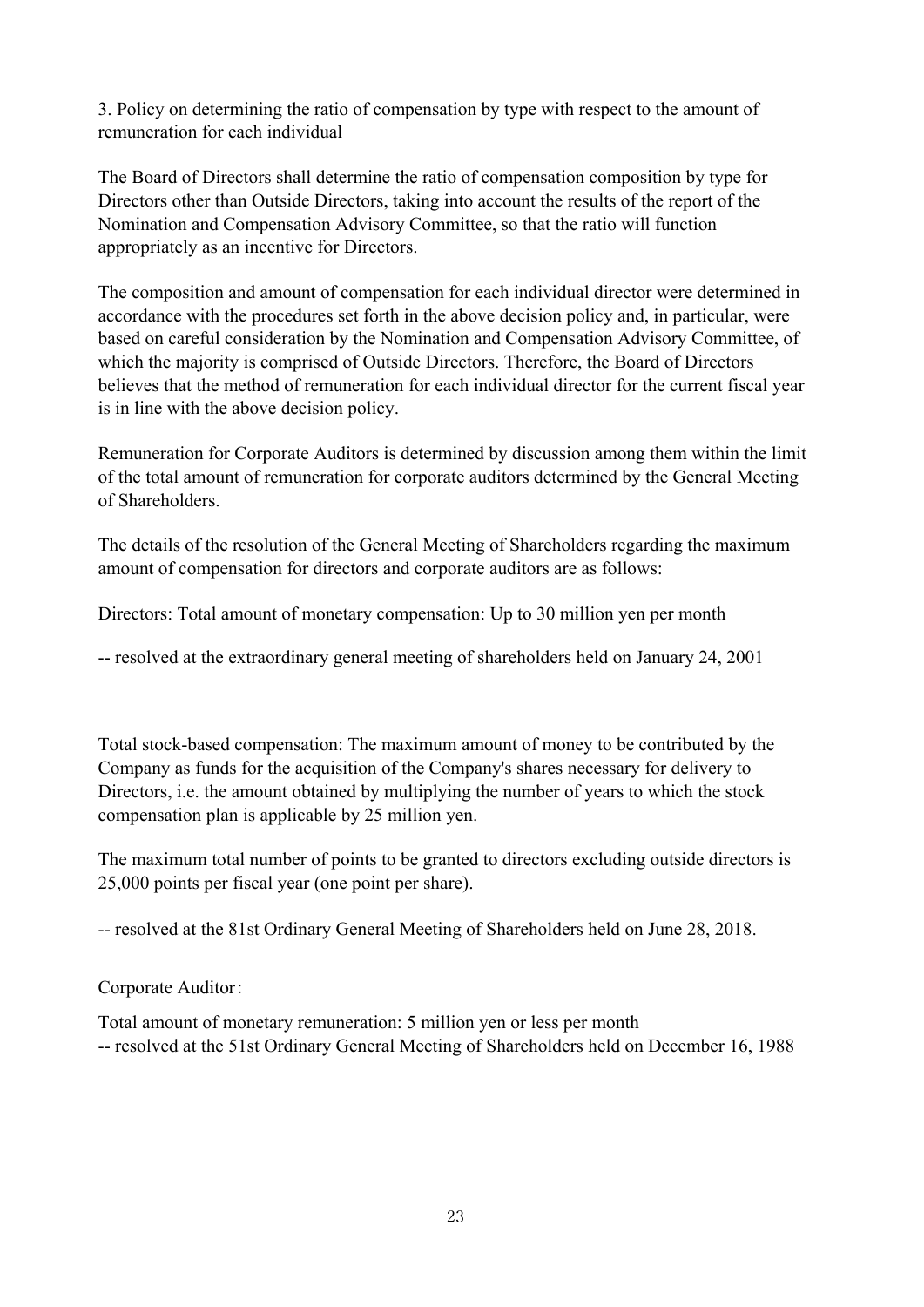# **[Supporting System for Outside Directors (Outside Audit & Supervisory Board Members)]**

Secretariat Department of Management Strategy Office helps communicate necessary information to Outside Directors and Outside Audit & Supervisory Board Members. In addition, said Department provides information to Outside Directors and Outside Audit & Supervisory Board Members through a prior explanation of the agenda for the Board of Directors meeting, depending on the importance of the issue.

#### **[Status of Persons who Retired from Position of Representative Director and President, etc.] U**ndated

 The Names of the counselors/advisors who previously served as Representative Director and President:

| Name               | Title/Position | Summary of<br>Duties                                                                                                                                                                    | Working<br>Arrangements/Conditions<br>(Full time or Part time,<br>Paid or Unpaid) | Date of<br>Retirement<br><b>as</b><br>President,<br>etc. | Term<br>of<br>Office |
|--------------------|----------------|-----------------------------------------------------------------------------------------------------------------------------------------------------------------------------------------|-----------------------------------------------------------------------------------|----------------------------------------------------------|----------------------|
| Yasushi<br>Higuchi | Advisor        | Giving advice<br>necessary to<br>maintain an<br>amicable<br>relationship with<br>business<br>partners and<br>engaging in<br>external<br>activities (no<br>involvement in<br>management) | Part-time and rewarded                                                            | June $26$ ,<br>2020                                      | Annual<br>renewal    |

■ Others:

The Company engages a former Representative Director and President as Corporate Advisor or Advisor as necessary, for the purposes of obtaining advice to maintain amicable relationships with business partners, or for external activities beneficial to the management of the Company.

The Company has currently, engaged one (1) person as Advisor, who previously served as Representative Director and President.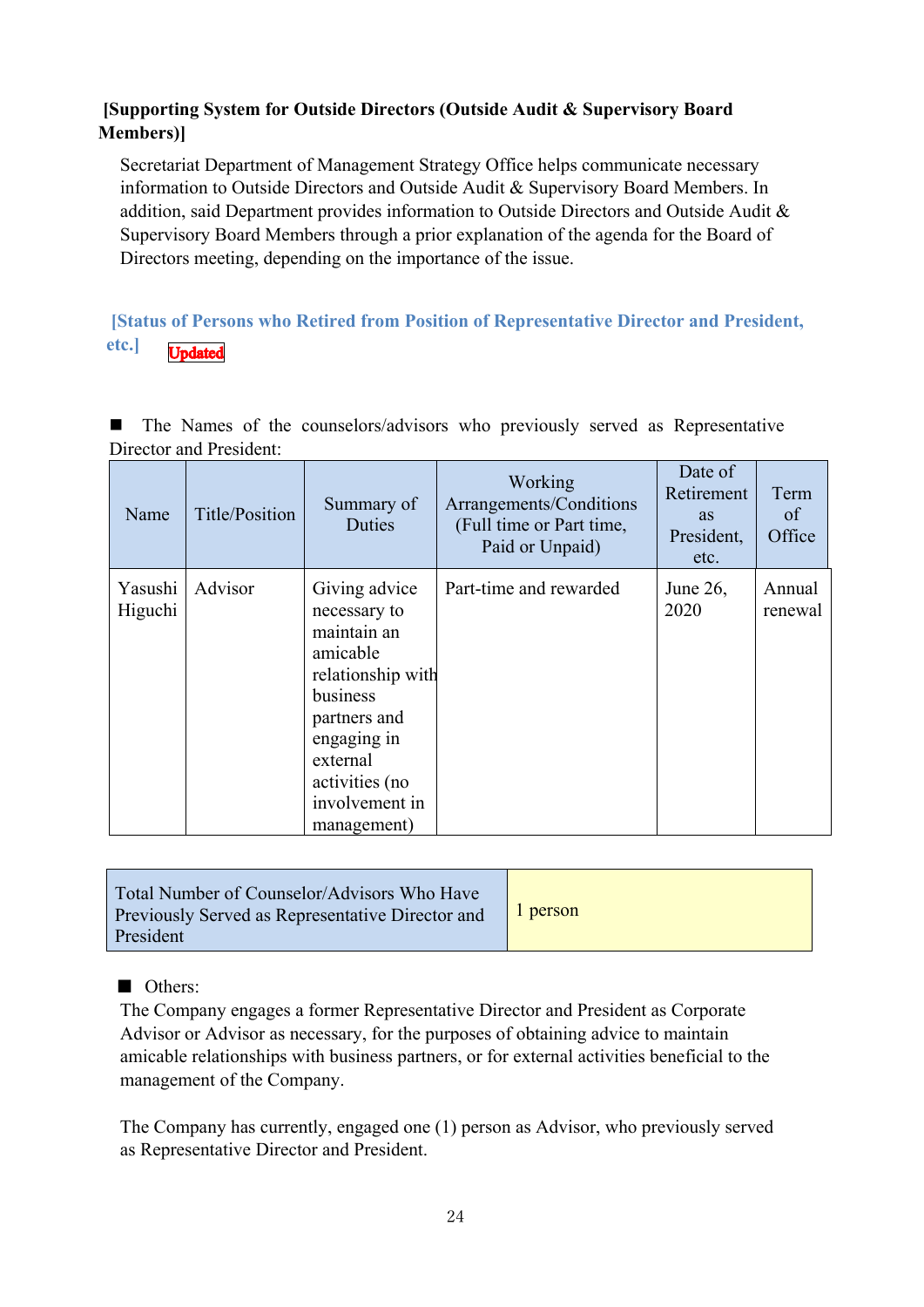(The above "Date of Retirement as President, etc." indicates the date of resignation as Chairman of the Board.)

The engagement of and the compensation for the Corporate Advisor or Advisor are determined by the resolution of the Board of Directors meeting, considering the report from the "Nomination and Compensation Committee."

Upon engagement, the term of office needs to be renewed each year and the Company does not grant any authority to such Corporate Advisor or Advisor that would influence the management decisions of the Company.

### **2. Matters Related to Management of Operations, Auditing, Supervision, Nomination and Decision on Compensation (Overview of Current Corporate Governance**

With respect to material management issues, the points of contention and issues are clarified and addressed at the Management Meeting, where the President presides as chairperson, and thereafter such issues are determined at the Board of Directors meeting. In principle, the Board of Directors Meeting, consisting of nine (9) directors including three (3) outside directors, is held once a month to make decisions regarding important management issues and to supervise all management-related matters based upon the periodical status report on the performance of duties. Auditors including outside auditors also attend board meetings and inspect the performance of the duties by the directors and express their opinions when necessary.

The Management Meeting consisting of the President, Executive Vice President and Senior Executive Officers is held twice a month to deliberate matters that require careful consideration from wide perspectives, including important issues in the execution of everyday duties.

The Audit & Supervisory Board Members (including Outside Audit & Supervisory Board Member) also attend these meetings to oversee management.

In addition, we have established a meeting of directors and branch managers, chaired by the president, to confirm the status of achievement of the performance plan and to ensure that all directors and branch managers are fully aware of management strategies and policies for addressing management issues, which is held once every three months. Under the management meeting and the executive branch managers' meeting, we have established task-specific meeting bodies composed of cross-divisional members, such as the Information Strategy Committee, the Technology Development Strategy Committee, the Initiatives Judgment Meeting, the CSR Promotion Committee, and the Branch Performance Progress Confirmation Meeting. They are held as needed.

In order to strengthen the compliance system, the Company has established the Legal Compliance Department as its specialized team that focuses on legal compliance and administers the relevant employee-training program on a regular basis. In addition, the "Legal Compliance Audit Committee," consisting of outside committee members, is set up to receive an objective and professional evaluation from an outside stakeholder's perspective regarding the execution of duties and operations in the Company. In this way, various systems operating within the Company are constantly reviewed for improvement.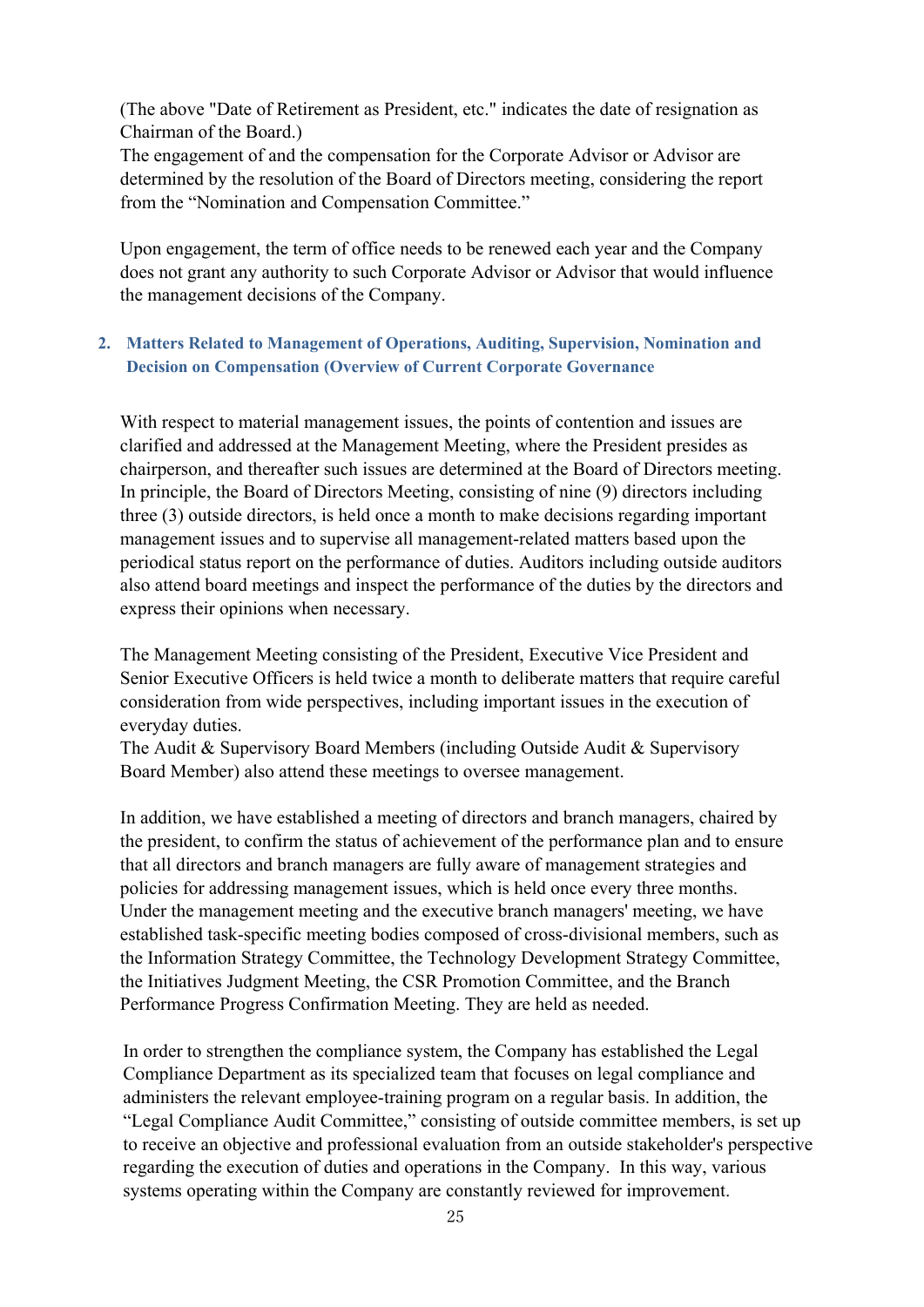The Board of Corporate Auditors holds a meeting once a month as a rule. It is comprised of a full-time auditor and three part-time auditors including two outside auditors. It develops an auditing policy and creates an auditing plan, as well as clarifies the separation of responsibilities.

The Board shares with the Company the implementation status report based on the plan and the Company regularly receives a report on the results of the accounting auditing and internal auditing, as well as the contents of the important meetings and material issues in business operations.

In addition, the Company has set up the Audit Office as an internal audit department, and based on its annual audit plan, it carries out the auditing engagements dedicated to compliance matters of the Company and its group companies. The results are always reported to the President.

With respect to the accounting audit prescribed under the Companies Act and the Financial Instruments and Exchange Act, the Company has received a fair and equitable audit from GYOSEI & CO. The names of the certified public accountants who conducted the audit for the fiscal year that ended in March 2021 and the composition of the supporting personnel relating to the audit services are as follows:

The names of the certified public accountants who conducted the audit: Naruhito Minami, Tetsuo Noguchi Composition of supporting personnel related to the auditing services: Certified Public Accountants: 15 accountants Others: seven (7) persons

The Company has entered into an agreement with all of the Outside Directors and Audit & Supervisory Board Members which limits the liability for damages set forth in Article 423, Paragraph 1 of the Companies Act. The amount of liability for damages under said agreement is limited to the amount prescribed in Article 425, Paragraph 1 of the Companies Act.

# **3. Reasons for Adoption of the Current Corporate Governance System**

The Company has adopted the Executive Officer System for efficient execution of the Directors' duties, and has appointed three (3) Outside Directors in order to further enhance the supervisory function of the Board of Directors.

Furthermore, the Company has appointed two (2) Outside Audit & Supervisory Board Members, who attend the Board of Directors meetings and Management Meetings and receive reports on the important contents of the meetings, the status of internal audits and other material management issues during the Audit & Supervisory Board meeting held every month.

The "Legal Compliance Audit Committee" consisting of outside committee members (mainly lawyers) makes professional and unbiased evaluations with respect to legal compliance on the management of the Company's operations.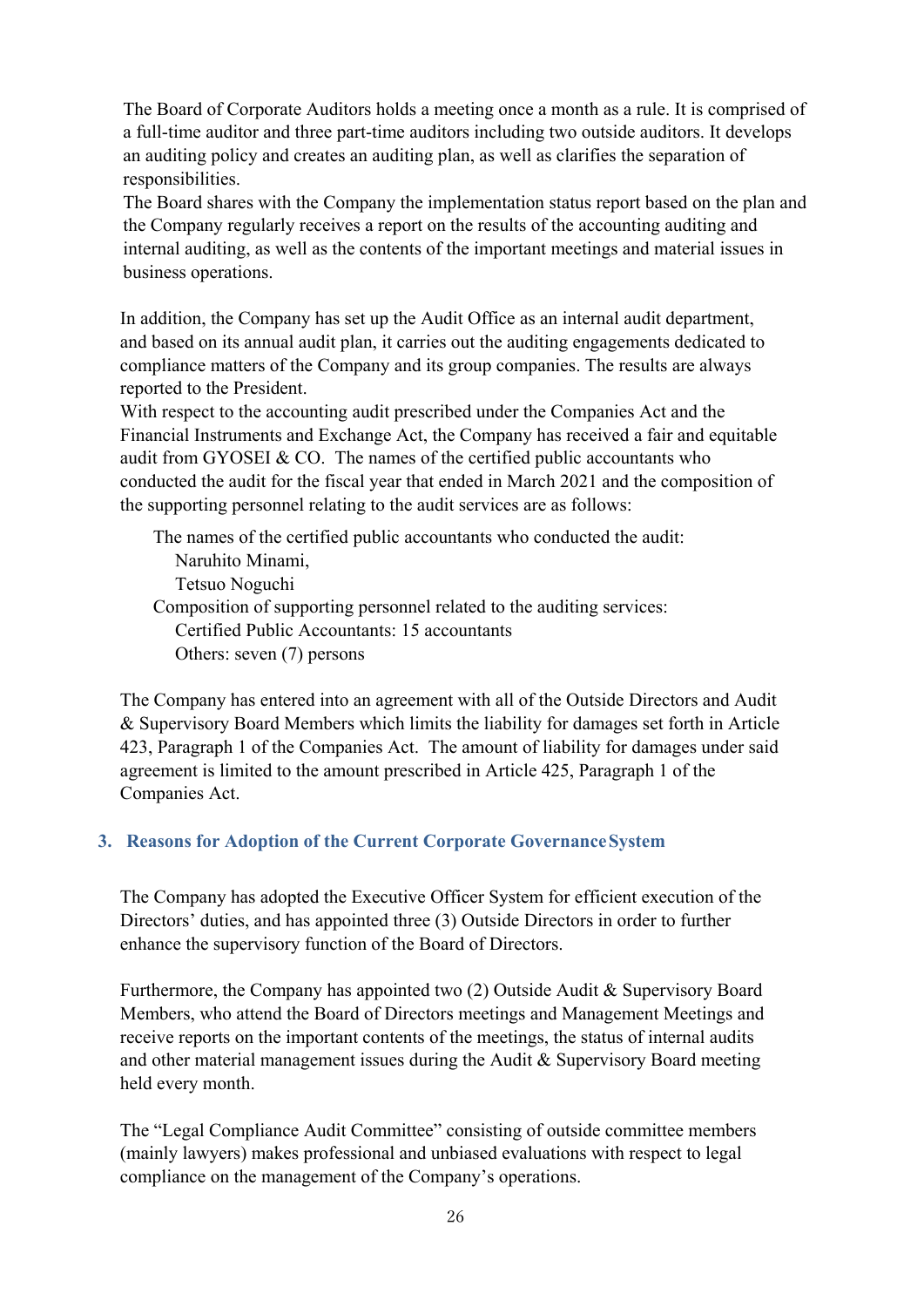The Company believes that the management oversight function has been sufficiently ensured with its current corporate governance system.

# **III. Implementation of Measures for Shareholders and Other Stakeholders**

**1. Measures to Revitalize the General Shareholders Meetings and Improve the Exercise of Voting Rights** 

|                                                                                | <b>Supplemental Remarks</b>                                                                                                                                                                                                                                                                                                                                                                                                                  |  |
|--------------------------------------------------------------------------------|----------------------------------------------------------------------------------------------------------------------------------------------------------------------------------------------------------------------------------------------------------------------------------------------------------------------------------------------------------------------------------------------------------------------------------------------|--|
| Early Notification of<br>Convocation of General<br><b>Shareholders Meeting</b> | In order to give shareholders a sufficient time frame for<br>deliberation in exercising their voting rights, the Company<br>will send a convocation notice more than three (3) weeks<br>prior to an ordinary general shareholders meeting, and will<br>release the same electronically on TDnet, its website, and the<br><b>Electronical Voting Platform geared toward Institutional</b><br>Investors, more than four (4) months in advance. |  |
| Electronic Exercise of<br><b>Voting Rights</b>                                 | It is possible for shareholders to exercise voting rights on<br>the website designated by the Company<br>(https://www.web54.net).                                                                                                                                                                                                                                                                                                            |  |
| Participation in the<br><b>Electronic Voting</b><br>Platform                   | The Company has adopted the "Electronic Voting Platform<br>for Institutional Investors."                                                                                                                                                                                                                                                                                                                                                     |  |
| English Version of<br><b>Convocation Notice</b><br>(Summary)                   | The Company provides an English version of the<br>Convocation Notice translated from the original Japanese on<br>TDnet, its website, and on the Electronic Voting Platform<br>for Institutional Investors.                                                                                                                                                                                                                                   |  |
| Others                                                                         | The Company strives to facilitate the exercise of voting<br>rights of both domestic and overseas shareholders by<br>posting a convocation notice on its website. In addition, the<br>Company make efforts to provide easily comprehensible<br>explanations of reports on the settlement of accounts at the<br>ordinary shareholders general meeting by illustrating the<br>results of operations by using charts and graphs.                 |  |

# **2. IR Activities**

|                                                                                        | <b>Supplemental Remarks</b>                                                                                                                                                                                                                                                                                                      | Explanation<br>by<br>Representative |
|----------------------------------------------------------------------------------------|----------------------------------------------------------------------------------------------------------------------------------------------------------------------------------------------------------------------------------------------------------------------------------------------------------------------------------|-------------------------------------|
| <b>Regular Investor</b><br>Briefings for<br>Analysts and<br>Institutional<br>Investors | Briefings for securities analysts are given twice a<br>year at the time of the release of the final<br>settlement of accounts and at the time of the<br>second quarterly results. Each officer in charge<br>and a department head will provide an explanation<br>of the detailed financial results and business<br>developments. | Provided                            |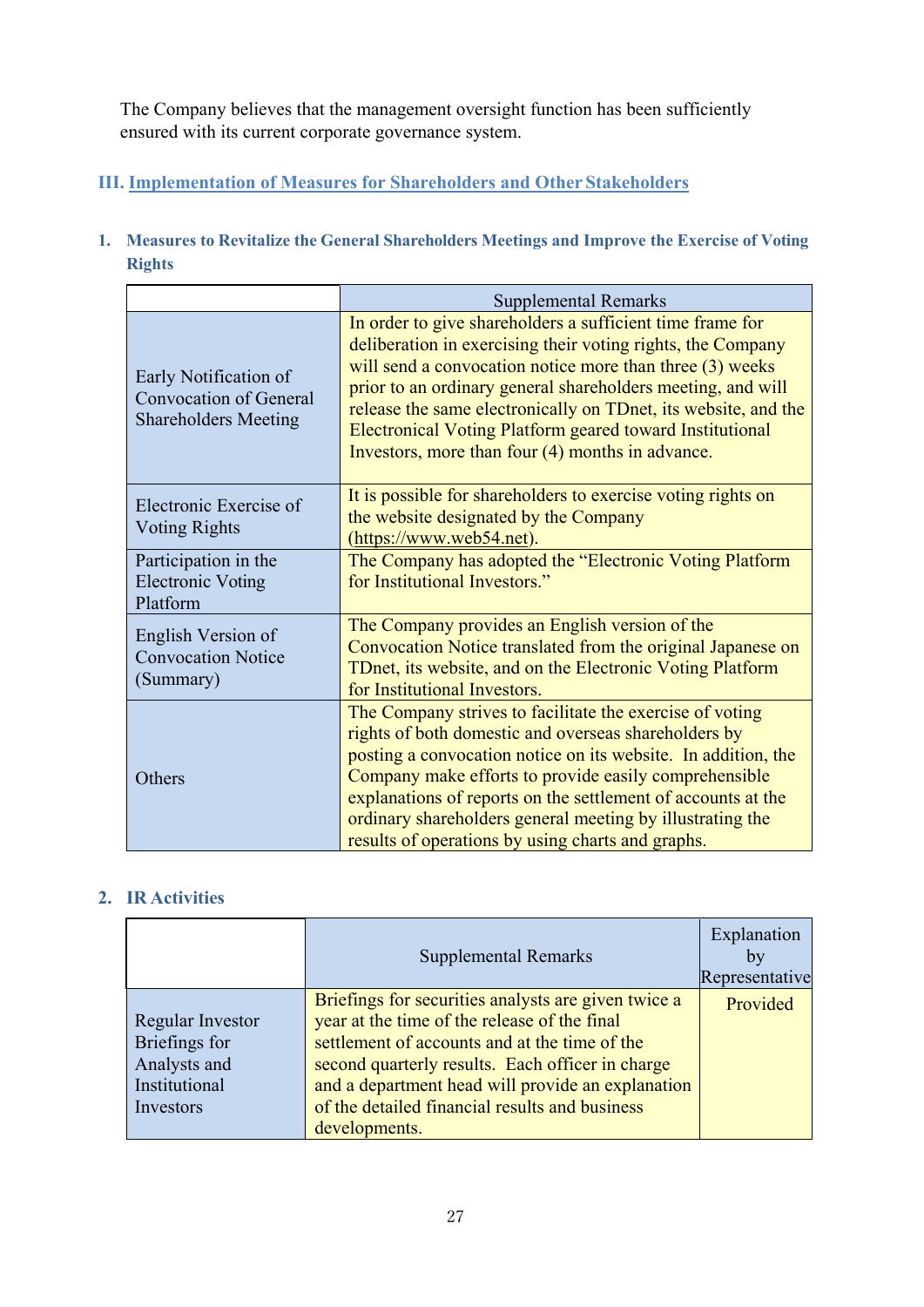| Posting of IR<br>Materials on the<br>Website | https://www.kumagaigumi.co.jp/en/ir/index.html<br>Contents: Timely disclosure materials, including<br>earnings, convocation notices of the ordinary<br>general shareholders meeting and attachments<br>thereto, shareholders' newsletters, etc. |
|----------------------------------------------|-------------------------------------------------------------------------------------------------------------------------------------------------------------------------------------------------------------------------------------------------|
| Establishment of a                           | Department in charge: The Accounting Department                                                                                                                                                                                                 |
| Department and                               | and the Finance Department of the Administration                                                                                                                                                                                                |
| Manager in Charge                            | Division, the Corporate Communication                                                                                                                                                                                                           |
| of IR                                        | Department of Management Strategy Office                                                                                                                                                                                                        |

#### **3. Measures to Ensure Proper Respect for Stakeholders**

|                                                                                              | Supplemental Remarks and Explanations                                                                                                                                                                                                                                                                                                                                                                                                                                                                                                                                                                                                                                                                                                                         |
|----------------------------------------------------------------------------------------------|---------------------------------------------------------------------------------------------------------------------------------------------------------------------------------------------------------------------------------------------------------------------------------------------------------------------------------------------------------------------------------------------------------------------------------------------------------------------------------------------------------------------------------------------------------------------------------------------------------------------------------------------------------------------------------------------------------------------------------------------------------------|
| Stipulation of<br><b>Internal Rules for</b><br>Respecting the<br>Position of<br>Stakeholders | Kumagai Gumi's basic philosophy is to be a corporation of having the<br>highest value for all stakeholders in relation to its corporate activities,<br>including customers, shareholders and the local community, and such<br>approach is described in the "Corporate Motto," the "Management"<br>Philosophy" and the "Kumagai Gumi's Code of Conduct,"<br>respectively.                                                                                                                                                                                                                                                                                                                                                                                      |
| Implementation of<br>Environmental<br><b>Activities and CSR</b><br>Activities                | 1. Reducing $CO2$ emissions; 2. Reducing waste and promoting green<br>procurement; 3. Considering biodiversity; 4. Promoting environmentally<br>sensitive designs and developing environmentally friendly technology;<br>5. Promoting educational activities geared toward global environmental<br>conservation (regional volunteer activities, aid for reconstruction work,<br>activities as an "Eco-First" company, "Fun to Share" activities, "Cool<br>Choice" activities, "Environment Month" (June), "3R Promotion Month"<br>(October), Co-sponsoring of "Midori Net"; 6. Preparation, distribution,<br>and posting an annual "CSR Report" on the website (the "Corporate<br>Report" is prepared annually for distribution and is posted on its website. |
| Development of<br>Policies Regarding<br>Information<br>Distribution to<br>Stakeholders       | The "Kumagai Gumi Code of Conduct" has stipulated a basic policy,<br>"We aim to become a corporation with "open communication" that<br>discloses corporate information in a timely manner that is expected by<br>society."                                                                                                                                                                                                                                                                                                                                                                                                                                                                                                                                    |

#### **IV. Matters Related to the Internal Control System**

### **1. Our Approach to the Internal Control System and the Progress of System Development**

■ Our Approach to the Internal Control System

With the understanding that it is critical to enhance the effectiveness of corporate governance in order to realize our management philosophy, "We aim to be a corporate group that contributes to society through its business with construction as its core," the Company has established its basic policies and procedures for the internal control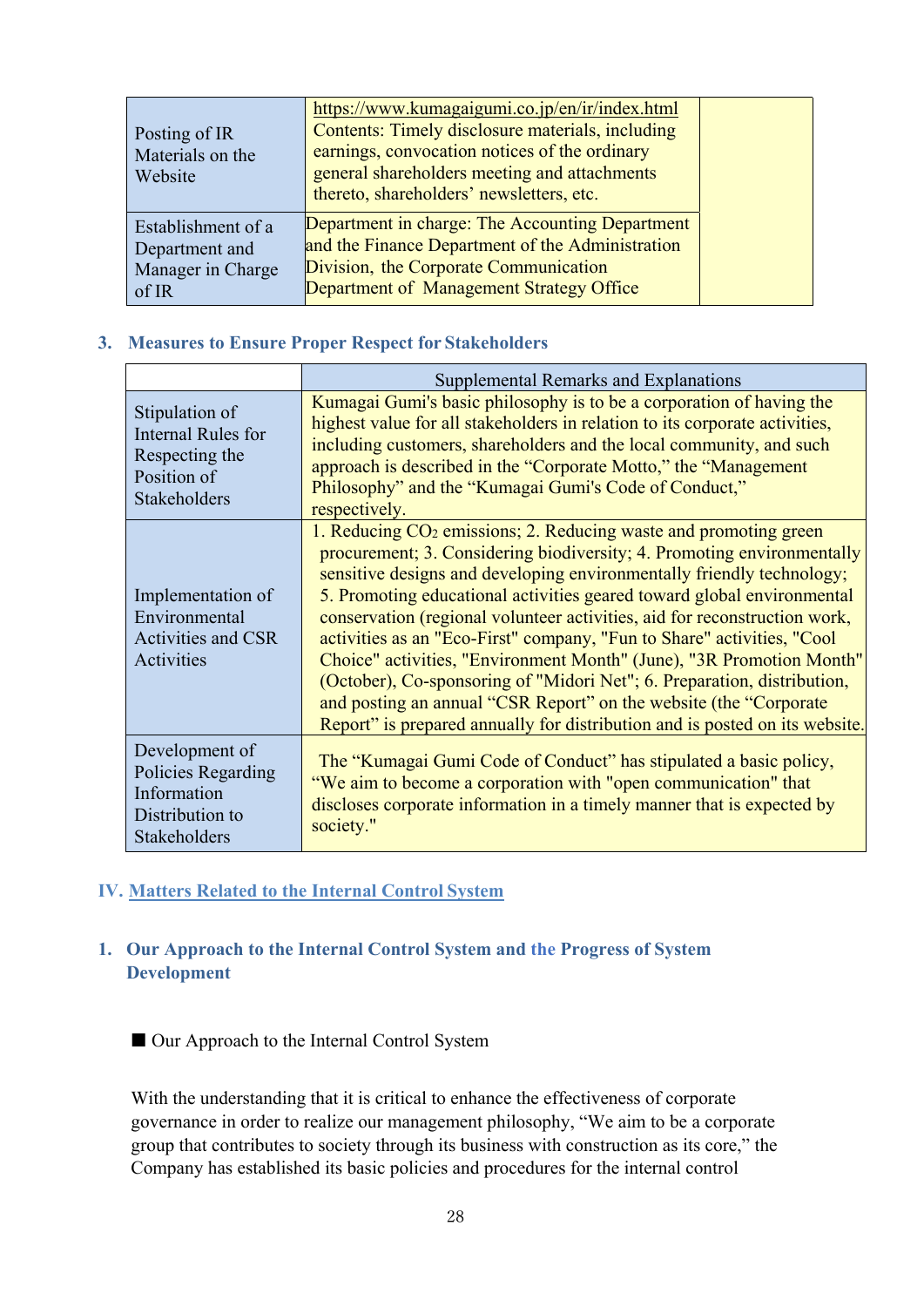systems, devised specific structures of internal control based thereon, and constantly checks—and reviews the system that it has developed.

- Progress of the Internal Control System
- 1. Structure to Ensure that Duties of Directors and Employees are Executed in Compliance with Laws, Regulations and Articles of Incorporation
	- The Company has established and thoroughly implemented the Code of Corporate Conduct for all of the Directors, Executive Officers (hereinafter collectively the "Officers") and employees.
	- With respect to the procedures required to execute duties, the Company has established internal rules, such as Rules on Organization, Rules on Allocation of Duties, Rules on Management Authority and Rules on Decision-Making Procedures.
	- In order to strengthen and put in place a management that complies with laws and regulations, compliance training is held annually at the Head Office and all of the Branch Offices. Furthermore, the Company allows some of the group companies to participate in such training programs.
	- The Company has set up a whistle-blowing system to encourage internal reporting.
	- The Company has established the Legal Compliance Audit Committee, which is an organization independent of the management, that meets once a year for annual overviews and meets as needed for individual matters. It has received independent evaluations from the committee on its compliance structure.
- 2. The System for Storing and Managing Information Relating to Directors Executing their Duties
	- The Company has established the proper storage and management of all information relating to the execution of the Directors' duties.
- 3. Rules and Other Systems for Risk Management
	- The risks assumed in business operations are classified by each department, and the supervising department has prepared relevant manuals based on these risks.
	- In order to cope with large-scale disasters, the Company has created a business continuity and resilience plan and set up the Crisis Management Committee to deal with potential threats to the Company.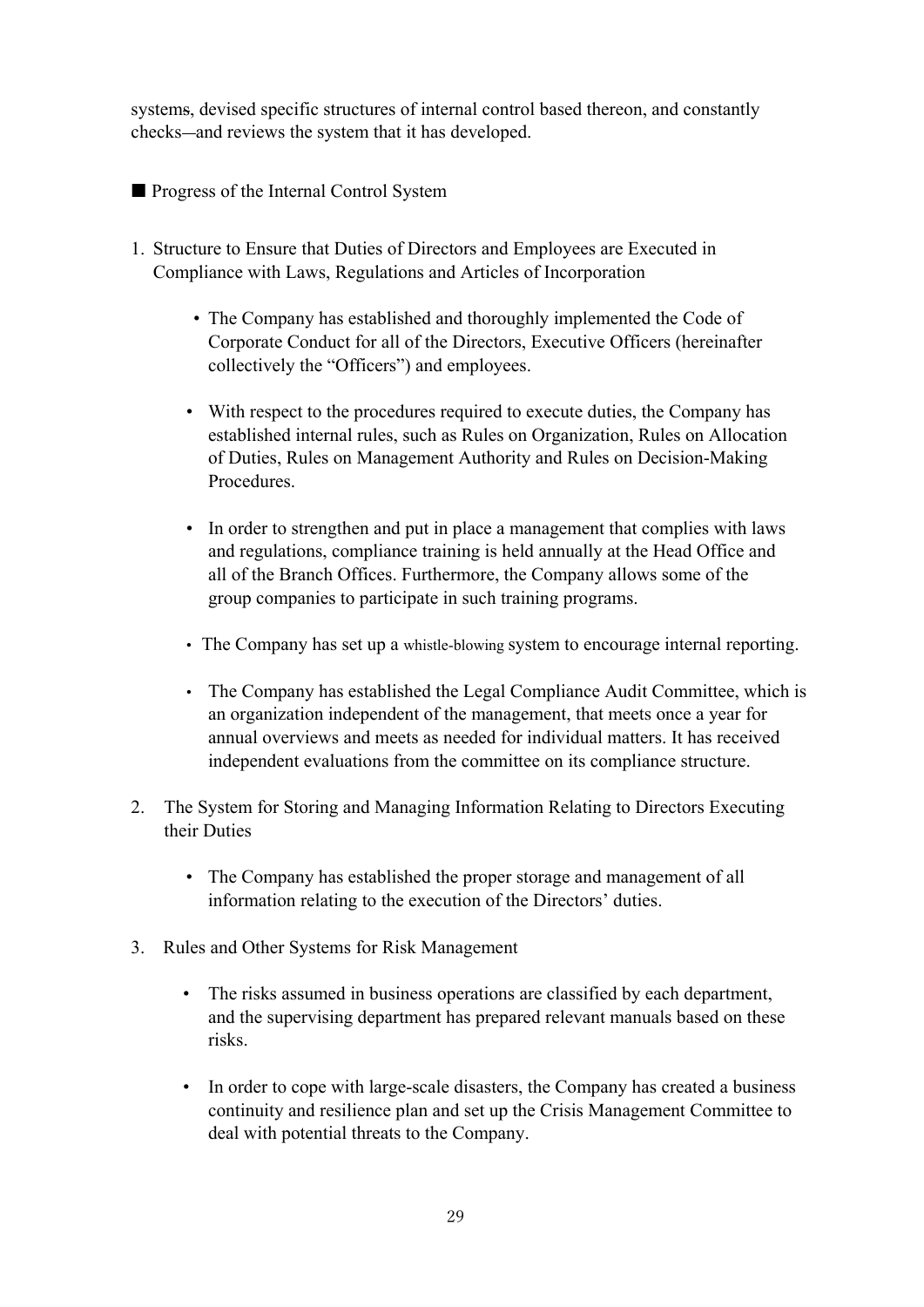- The Company has established internal rules and regulations, such as the Rules on Compliance, Rules on Decision-Making Procedures and Rules on Internal Audits. It has also established cross-sectional company-wide committees for matters where multifaceted risks need to be considered.
- 4. The System to Ensure Efficient Execution of Duties by Directors
	- With respect to important managerial issues including management strategy, budgets for each department, and capital expenditures, the Board of Directors makes decisions based on the issues raised and addressed at the Management Meeting.
	- The Company holds the Officer-Branch Manager Meetings once in every quarter in order to inform the Executive Officer and Branch Managers thoroughly of the Company's policies as it relates to addressing the management strategies and other relevant issues.
- 5. The System to Ensure Adequate Operations within the Company Group
	- The Company has established the Rules on Administration and Management of Domestic Group Companies and the Rules on Administration and Management of Overseas Group Companies in order to administer and support the overall management of the group companies by understanding their business conditions, reporting on and responding appropriately to risks and building an efficient structure for performing their duties. The Group Management Promotion Committee has been established to confirm the business performance of individual group companies and examine management issues from the perspective of group management, and meets once every three months and the results of which are reported to the Board of Directors. In addition, the presidents of major Group companies attend Board of Directors meetings as appropriate and exchange opinions.
	- The group companies have put in place corporate auditors and set the Rules on Audits by Corporate Auditors of Group Companies for the purpose of conducting appropriate auditing.
	- The Internal Audit Department of the Company conducts internal audits of the Company and its group companies pursuant to the annual audit schedule.
	- The Company has a whistle-blowing system which enables the employees of the group companies to report directly to the Company's contact desk.
	- When a major compliance violation occurs within the group companies, such violation is reported to the Board of Directors of the Company, as necessary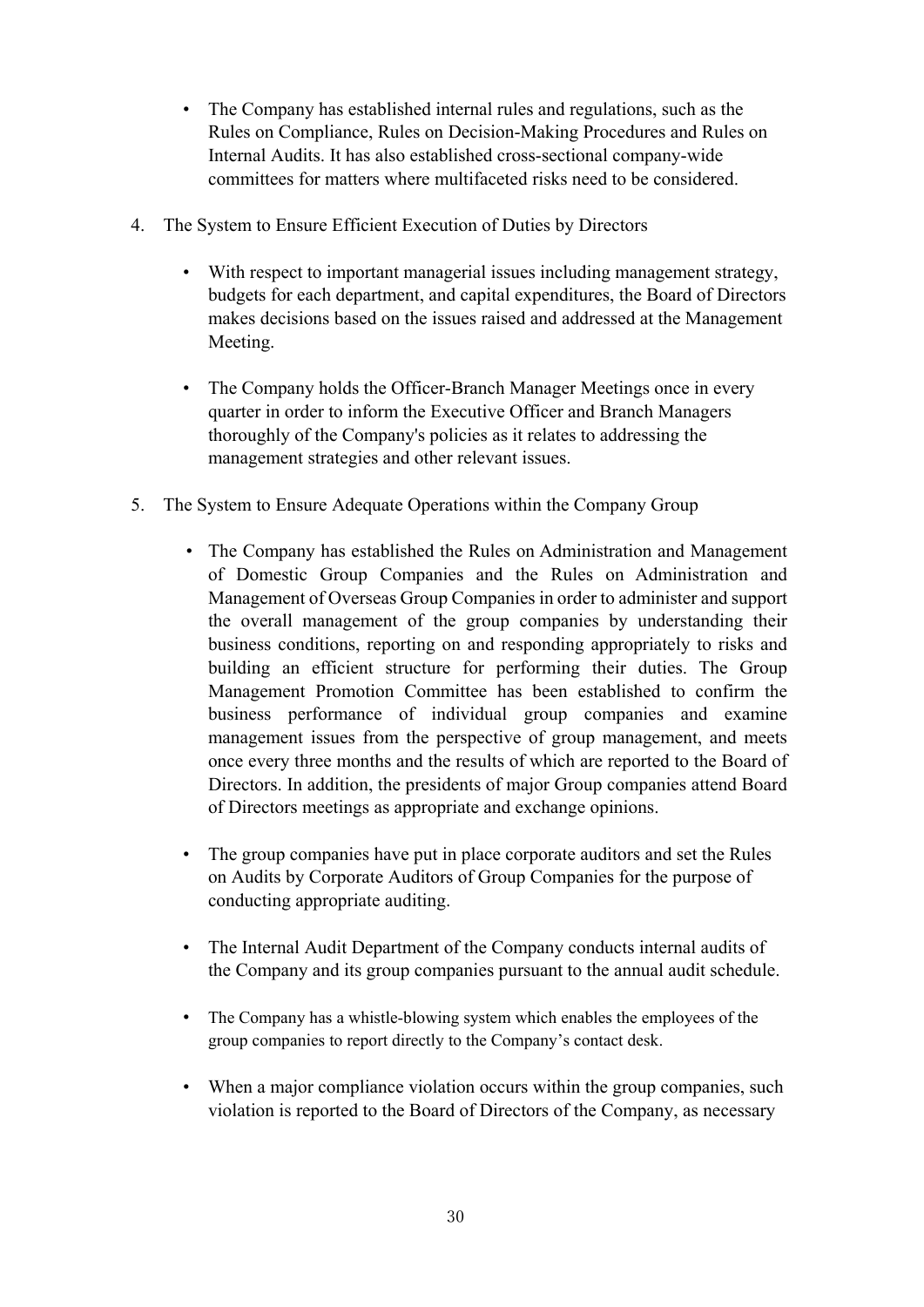- 6. Matters Concerning Audits by Audit & Supervisory Board Members
	- In the audits conducted by the Audit & Supervisory Board Members, the Officers and employees of the Company and group companies as well as the corporate auditors of the group companies report on the status, the duties of which they are in charge. Furthermore, the Audit & Supervisory Board Member of the Company attends important meetings, such as the Board of Directors as well as management meetings, to understand the current status of the operations and requests progress reports, as necessary, from the Officers and employees. The Company also holds a liaison meeting of the Group Auditors in which the auditors of the Company and major Group companies are members.
	- In order to enhance the effectiveness of audits by the Audit & Supervisory Board Members, the Audit & Supervisory Board Members confirm the results of the audit by the Accounting Auditor and the Internal Audit Department and exchange opinions with the Representative Director, Outside Directors, Accounting Auditors and the Internal Audit Department.
- \* For your reference, please see to the "Diagram" attached hereto.

### **2. Basic Views on Eliminating Anti-Social Forces**

■ Basic Views on Eliminating Anti-Social Forces

The Company does not and will not have any relationships with anti-social forces. In addition, the Company takes a resolute stance and firmly rejects any unlawful demands from anti-social forces.

### ■ Progress Report on Eliminating Anti-Social Forces

"Kumagai Gumi's Code of Conduct" clearly states that the Company takes a resolute stance toward anti-social forces that pose threats to social order, and thoroughly implements and informs all of its Officers and employees of such policies.

A chapter is dedicated to the "Handling of Anti-social Forces" in the "Compliance Program," which states that the Company firmly opposes any anti-social forces, such as *Boryokudan*, and completely severs any relation therewith, specifies how to handle cases where the Company receives any unlawful demands from anti-social forces, and thoroughly informs all of its Officers and employees of such matters.

In order to prevent any damage resulting from unlawful demands in cases where antisocial forces become a business partner, information regarding the elimination of antisocial forces has been provided in the "Agreement on Subcontracting of Specialized Construction."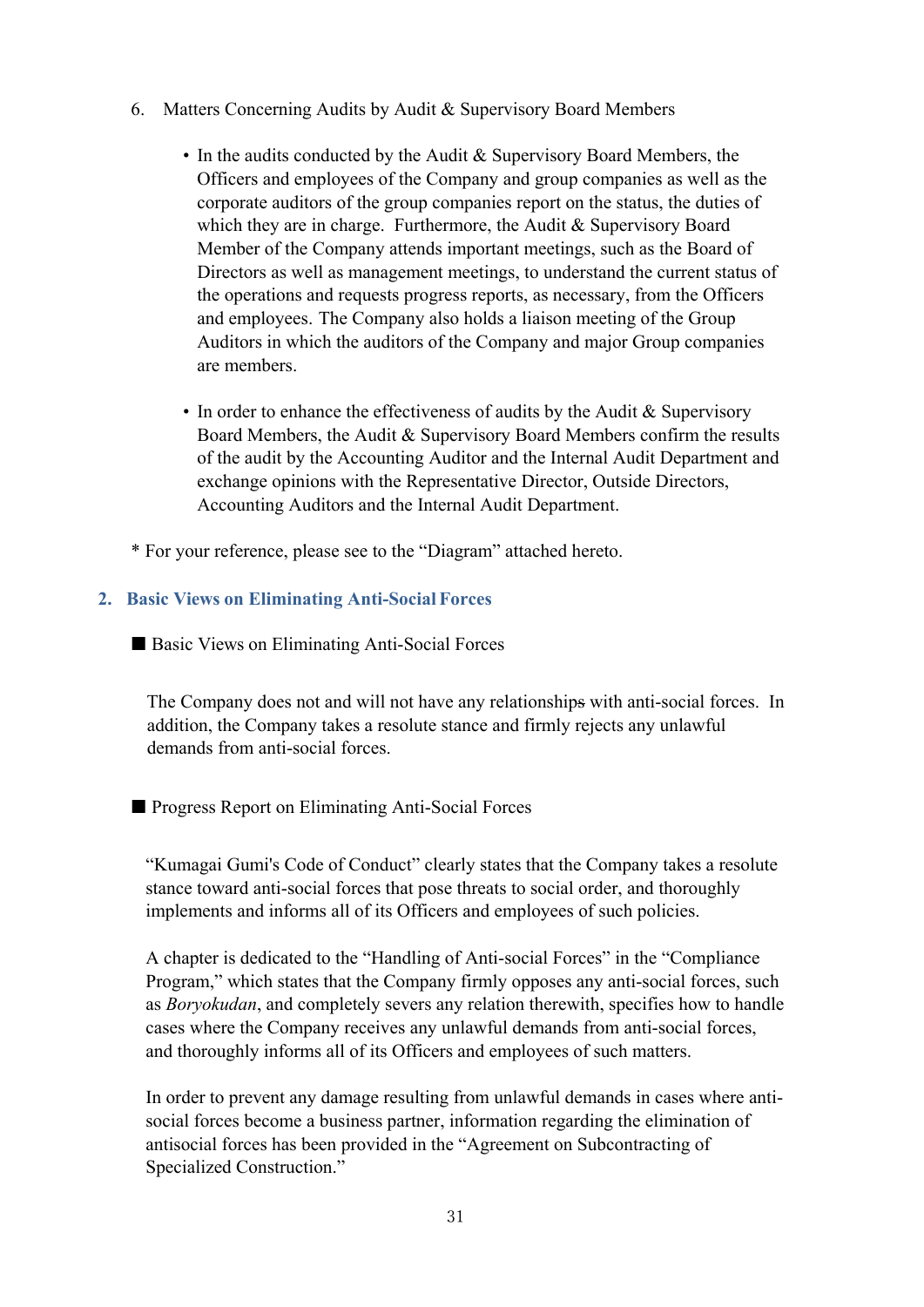In addition, any unlawful demands from anti-social forces will be handled in cooperation between the General Affairs Department and the Legal Department while closely working with outside institutions, including the police and lawyers.

#### **V. Miscellaneous**

#### **1. Adoption of Anti-Takeover Measures**

| Adoption of Anti-Takeover Measures None |  |
|-----------------------------------------|--|
|-----------------------------------------|--|

### **2. Other Matters Concerning Corporate Governance System**

In order to earn the trust of and obtain an appropriate evaluation from stakeholders, one of the basic management policies of the Company is to strive to conduct proactive and proper information disclosure and secure transparency of the corporate management.

In respect of the disclosure of material information related to the Company's business, operations and financial results, such information shall be completely under the control of the Company, and the Company strives to conduct prompt, accurate and fair disclosures in line with the flow indicated below:

<The Flow of the Timely Disclosure of Company Information>

- (1) Collection of Management Related Information Relevant management-related information from each department concerning proposed matters, settlement of accounts or other such events, are consolidated by Secretariat Department of Management Strategy Office.
- (2) Report to Officer in Charge of Handling Information (Senior Managing Director, General Manager of the Administration Division) Secretariat Department of Management Strategy Office commences procedures for the Company to make decisions, as necessary, and reports such relevant information to the officer in charge of handling information.
- (3) Determination of Information Disclosure

The person in charge of handling information examines the necessity of disclosing such information based on the Timely Disclosure Rules. When disclosure is determined to be necessary, such person reports to the Board of Directors and gives the proper disclosure instruction to the division in charge of disclosure (Corporate Communication Department of Management Strategy Office and the Accounting Department of the Administration Division).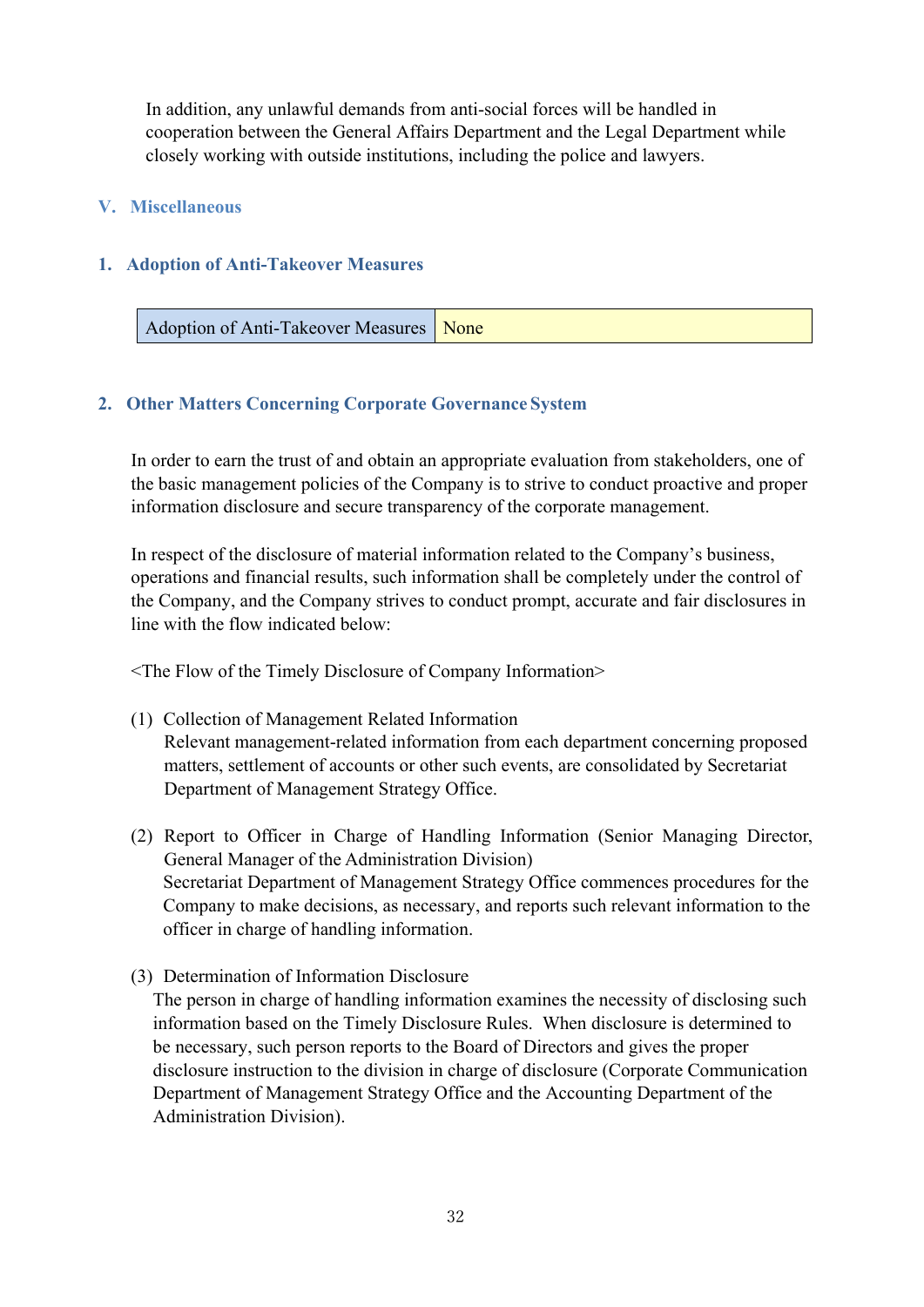## (4) Information Disclosure

The department in charge of disclosure conducts the timely and appropriate disclosure of information to the Tokyo Stock Exchange, releases such information to the news media and posts such information on the Company's website.

\* For your reference, please see to the "Diagrams" attached hereto.